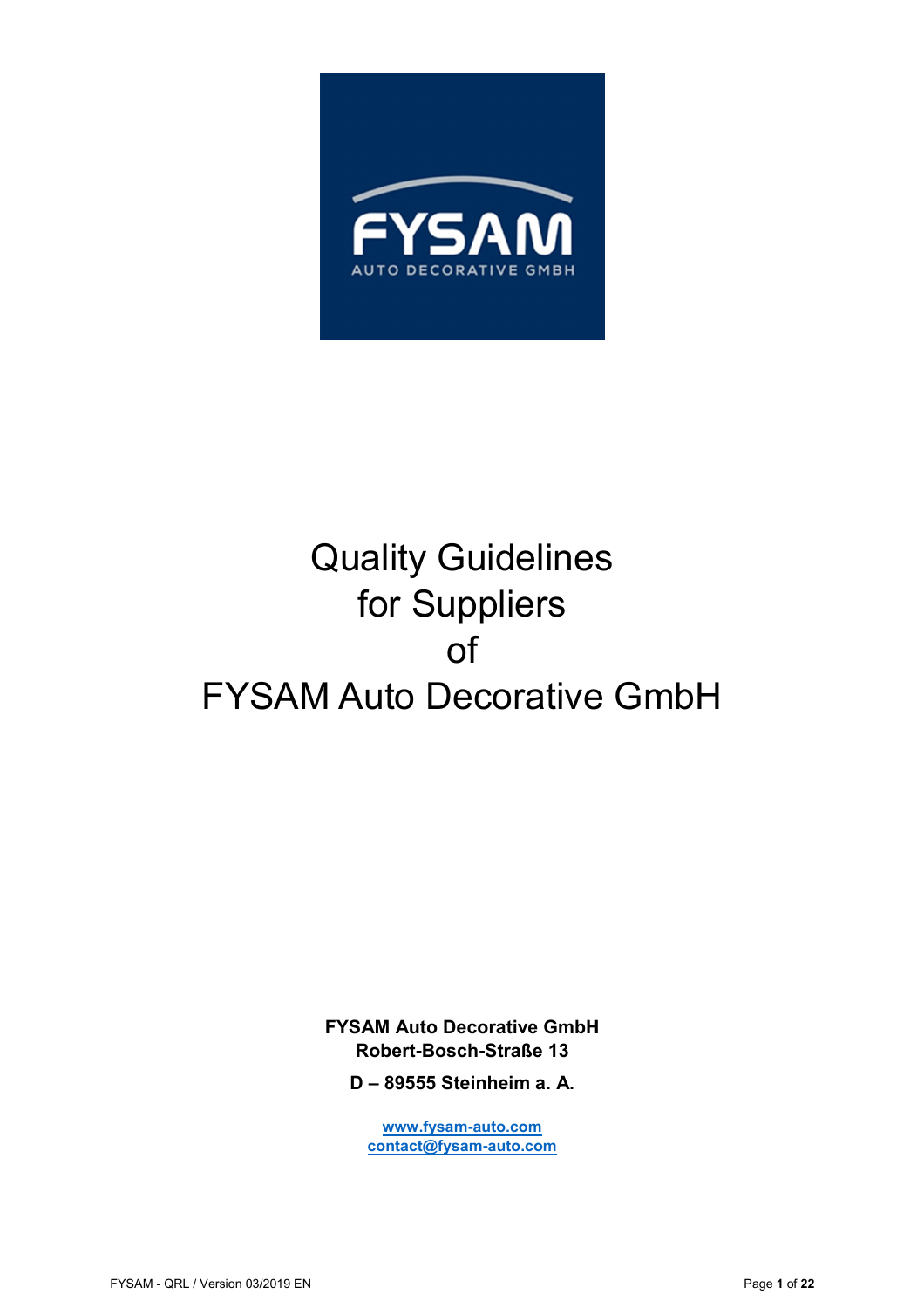# **Table of Contents**

| 4.6 Assessment and Approval of the Initial Sample with ISIR (PPAP)  13           |  |
|----------------------------------------------------------------------------------|--|
|                                                                                  |  |
|                                                                                  |  |
|                                                                                  |  |
|                                                                                  |  |
|                                                                                  |  |
|                                                                                  |  |
|                                                                                  |  |
| 5.4 Measures by the Supplier for the Occurrence of Faults or Errors 15           |  |
|                                                                                  |  |
|                                                                                  |  |
|                                                                                  |  |
|                                                                                  |  |
|                                                                                  |  |
|                                                                                  |  |
|                                                                                  |  |
|                                                                                  |  |
|                                                                                  |  |
|                                                                                  |  |
|                                                                                  |  |
|                                                                                  |  |
|                                                                                  |  |
|                                                                                  |  |
|                                                                                  |  |
| 7.3 Documentation and Filing of Inspection Results and Inspection Documents  19  |  |
|                                                                                  |  |
|                                                                                  |  |
|                                                                                  |  |
| 9. Requirements Regarding the Supplier's Environmental and Energy Management. 20 |  |
|                                                                                  |  |
|                                                                                  |  |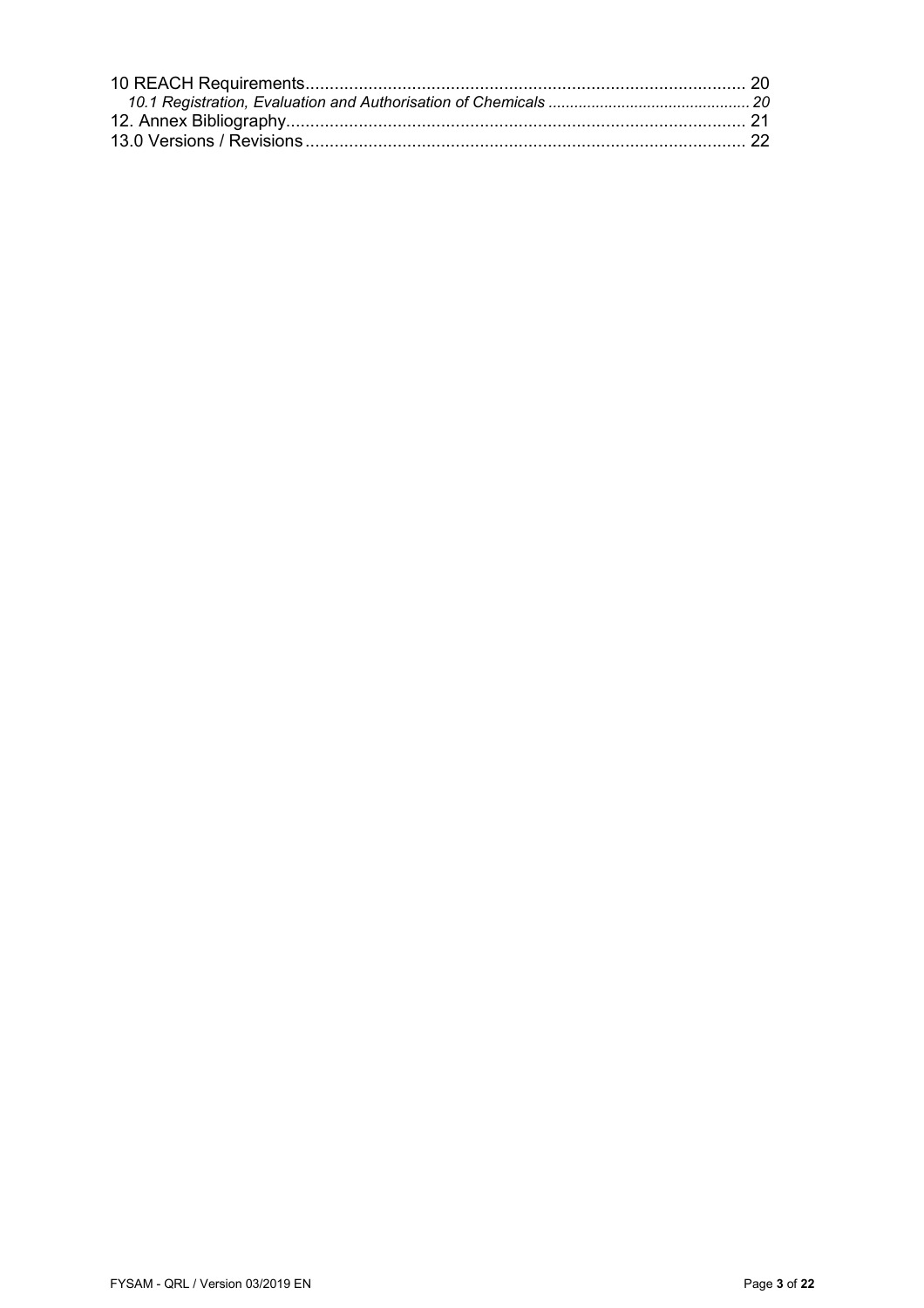# Introduction

With the implementation of a quality management system, FYSAM intends to fulfil all expectations of their clients and consumers. The suppliers assume a critical role during the implementation of this goal.

The quality guidelines concluded with our suppliers forms the foundation for our corporate work. It defines specific quality requirements for the development, production and inspection of delivered parts and services, as well as the management system.

FYSAM expects all suppliers to conform to the listed items in these guidelines at all times. The suppliers shall make sure that their sub-suppliers conform to the guidelines to the same extent.

#### **The quality guidelines for suppliers is a binding document and integral part of FYSAM's general terms and conditions of purchase. It is an essential part of the agreement between FYSAM and the supplier and shall already apply during the pre-contractual enquiry stage.**

In the context of optimising an environmental management system, we expressly encourage our suppliers to actively participate in the constant reduction of operational environmental impacts and pollution during product development, planning of manufacturing processes, packing and transport of products.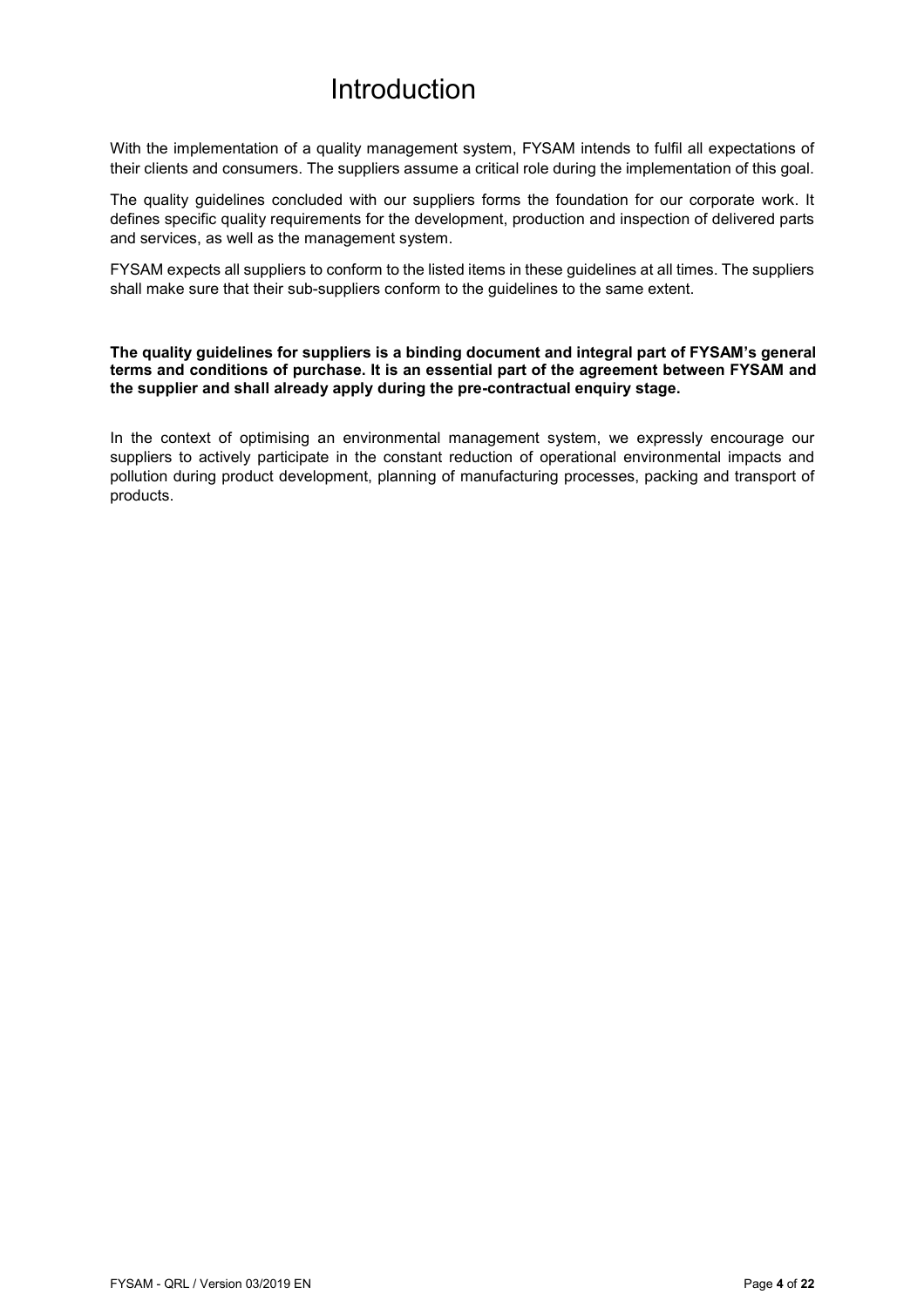# 1. Procurement and Quality

We strive to establish long-term partnerships with our suppliers. Constant attention to improve the collaboration within the supplier's processes and systems contributes to profitability, high reliability of supply arrangements and quality improvement.

Rapidly changing and increasing client requirements to FYSAM require highest flexibility and readiness - also from the suppliers - to solve problems creatively and quickly. Therefore, the supplier's deliveries and services shall have to fully comply with all agreed statutory requirements. In order to pursue the zero-defect objective, consequent advanced quality planning and effective serial production control shall be imperative. The emphasis shall be on fault prevention. The supplier shall undertake to only deliver faultless products.

The quality guidelines serve for the better understanding of the special requirements by FYSAM, and a better implementation of these requirements in close cooperation.

#### *1.1 Requirements to the Suppliers' Management System*

The suppliers shall undertake to establish and maintain a quality management system that - as a minimum - complies with the specifications according to EN ISO 9001 (in its current version), and prove this with a certificate. The suppliers' aim shall be to adjust the quality guidelines to the standards of the International Automotive Task Force IATF16949 (in its current version) and deliver respective proof.

The increasingly tightening environmental legislation on national and EU level, as well as a growing environmental awareness require the implementation of environmental management systems. The supplier shall therefore implement an environmental management system according to the currently applicable versions of ISO 14001 or the Eco-Management and Audit Scheme (EMAS) respectively.

Immediately after certificates are awarded, these shall be sent automatically in the valid version to the purchasing department of FYSAM.

#### *1.2 Compliance with legal and regulatory requirements*

The Supplier shall ensure that all internally and externally provided processes, products and services comply with the applicable legal and regulatory requirements in the country of import/export and in the country of destination specified by FYSAM. The Supplier must document the process used to ensure compliance with the aforementioned requirement. If FYSAM selects certain products subject to legal or regulatory requirements and special monitoring measures, the Supplier must ensure that this monitoring is implemented and maintained continuously as required. This also applies to sub suppliers.

We require compliance with Directive 2000/53/EC on end-of-life vehicles and EC Directive No. 1907/2006 (REACh).

### 2 Supplier Qualification

#### *2.1 Supplier Selection*

The supplier for production materials and quality related services shall be selected from the "list of approved suppliers" only, and by taking into account the past supplier evaluations.

#### *2.2 Supplier Approval*

New suppliers who meet the criteria listed below may be added to the list of approved suppliers:

- a.) at least certified according to EN ISO 9001, preferably according to the standards of the International Automotive Task Force IATF 16949
- b.) financial security
- c.) positive initial evaluation by the purchasing/supplier development department
- d.) positive potential analysis according to the German Association of the Automotive Industry e.V. VDA 6.3 (mandatory, if not certified according to the standards of the International Automotive Task Force IATF 16949)

The supplier shall ensure that his/her sub-suppliers implement an adequate quality management system and have appropriate procedural instructions as well as inspection and test plans in place.

Any changes at the sub-suppliers or of their procedures shall have to be presented to FYSAM for approval.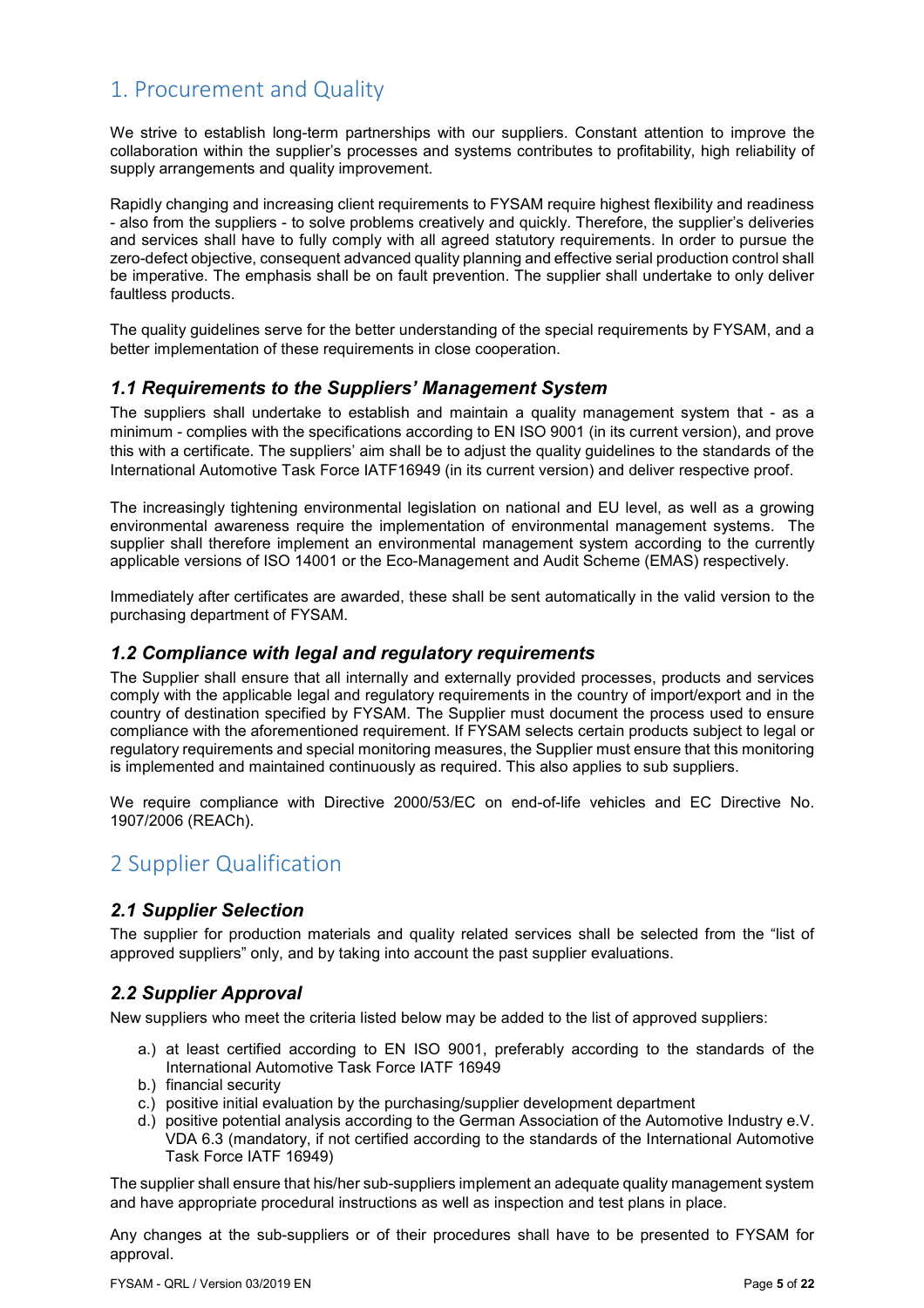#### *2.3 Supplier Development*

FYSAM is developing their supplier base towards conformity with the standards of the International Automotive Task Force IATF 16949 (always the relevant most current version).

In order to meet FYSAM requirements, the supplier's quality management system shall have to be all about prevention rather than the identification of faults. Therefore, it is necessary to use the development and process know-how to rule out the manufacture of products outside specifications.

FYSAM makes sure that their suppliers establish continuous promotion and improvement efforts and further develop the competence of staff by implementing incentive systems.

#### *2.4 Supplier Evaluation*

The supplier's quality performance shall be measured continuously and calculated by using an integrated evaluation system. For this purpose, a distinction shall be made between three different categories: A, B, and C suppliers.

The following factors shall be taken into account:

- Quality performance (number of complaints, severity, etc.)
- Logistics performance (delivery reliability; expedited transport; etc.))
- Service performance (such as handling of complaints, quotation details, etc.)
- Certification status (ISO 9001; IATF 16949 and/or ISO 14001)

A list of critical suppliers shall be subject to permanent review.

These are suppliers who:

- according to the evaluation were categorised as a B supplier or worse
- are in the supplier escalation
- have been standing out for negative deviations regarding deadlines, quantity and quality
- are in a difficult economic crisis
- have had negative monthly evaluations

The presentation of an action plan for the improvement of the quality performance shall be obligatory for suppliers of the category C. Furthermore, quality meetings with and at the suppliers, as well as on site residents shall be scheduled at the expense of the supplier.

#### *2.5 Objective Agreement*

FYSAM generally pursues the "zero defect" strategic objective. The "zero defect" strategy is a mandatory prerequisite for all supplier deliveries.

In order to implement this objective, FYSAM and their suppliers shall agree on measurable delivery quality targets (quality agreement) in which the action limits are defined. All legitimate complaints are logged and evaluated accordingly.

If the agreed objective was not achieved and the agreed action limits were exceeded, the Supplier is required to take further quality improvement (QMP) measures without delay and without being prompted to do so. These measures must be reported to FYSAM (Supplier Development Dept.) in writing. The effectiveness of these measures must be demonstrated in writing.

#### *2.6 Escalation for Non-Compliance*

If the agreed objectives were not achieved and/or if delivery quality issues occur repeatedly, the FYSAM escalation procedure will be initiated. The objective of this procedure is to implement appropriate measures with the Supplier in order to improve delivery quality long-term and ensure that delivered products and materials comply with the quality requirements in future. Depending on their duration and severity, quality issues are categorised into one of four escalation levels. As a rule, the Management of the supplier company is responsible for the measures agreed and/or required.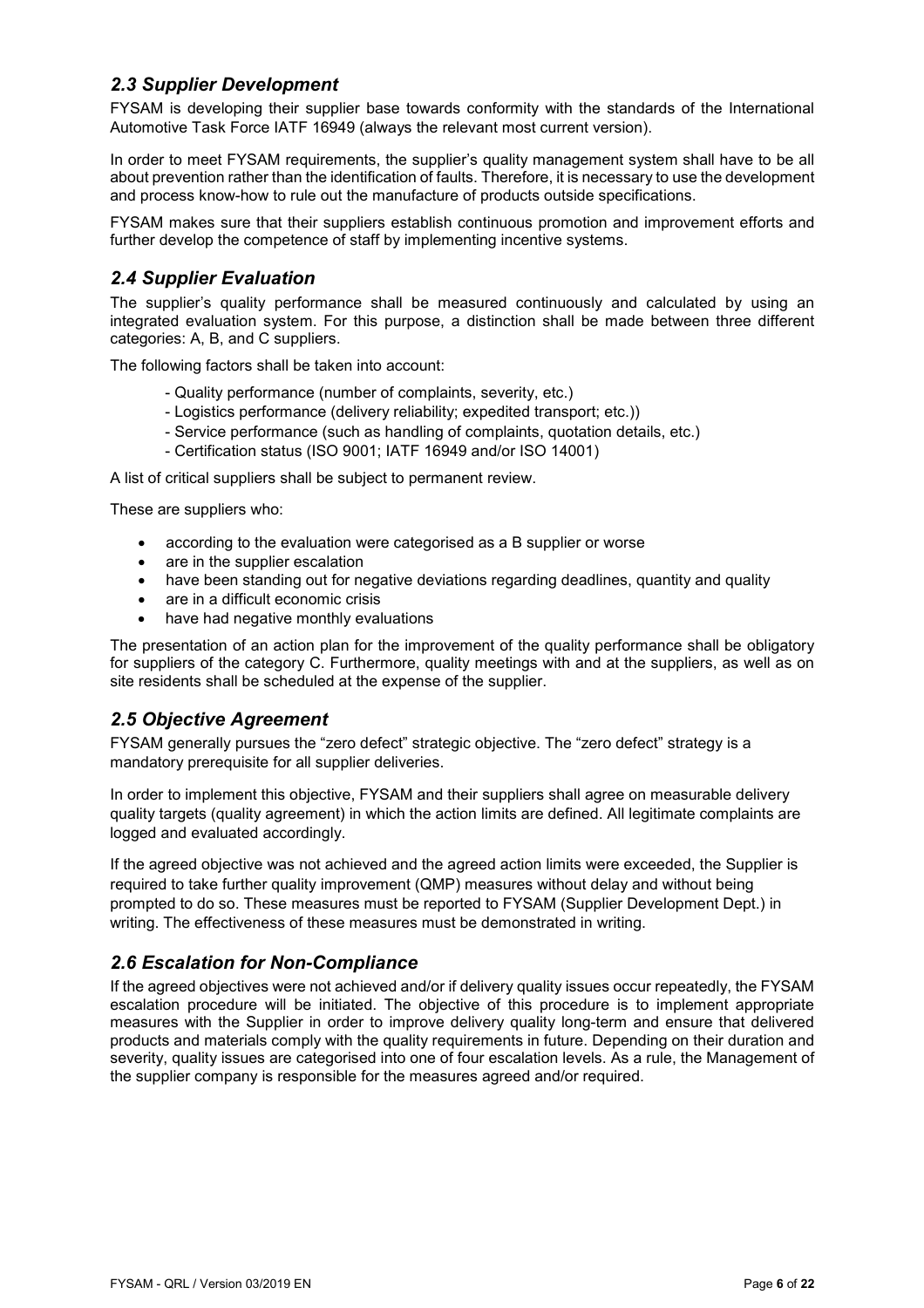#### *2.5.1 Escalation Procedures by the Supplier*



= Top-Focus Supplier (non Quality Capability) **Top Focus** 

#### *2.6.1.1 Escalation Level 0*

Everyday business, no escalation procedures necessary.

#### *2.6.1.2 Escalation Level 1*

Due to quality issues, the supplier is notified in writing about the problem / defect. The supplier shall have to implement effective corrective measures as part of his/her complaints procedure. These measures shall have to be introduced to FYSAM, and documented in an 8-D report and action plan.

#### *2.6.1.3 Escalation Level 2*

For non-compliance of the quality requirements in escalation level 1 (e.g. non-sufficient implementation of corrective actions according to 8D or 5W method), the supplier shall be moved to escalation level 2. The supplier shall have to inspect sufficient measures (e.g. 100% control; internal/external firewall; etc.), and label the package of the inspected goods accordingly. Compliance with the measures as described in escalation level 1 shall be mandatory.

#### *2.6.1.4 Escalation Level 3*

For non-compliance of the quality requirements in escalation level 2, the action plan shall be reviewed for adequacy and effectiveness during a quality meeting on site (e.g. event-related process audit). The supplier shall be responsible for the implementation of the resulting measures (e.g. Quality Measure plan). The supplier shall have to report the updated status / progress regularly to the respective departments at FYSAM.

#### *2.6.1.5 Escalation Level 4*

If, despite the implementation of extensive quality improvement measures from preceding escalation levels, no sustainable improvements in the quality of the deliveries have been achieved, FYSAM shall be able to initiate a change in supplier after prior internal approval. Until the transition to a alternative supplier is complete, the supplier shall undertake to ensure deliveries in the quality required by taking appropriate measures.

#### **Suppliers escalated to level 3 or 4 may be blocked from receiving new enquiries (New Business Hold). The supplier shall be notified upon reaching this status**.

#### **2.6.2. De-escalation**

A de-escalation by one or more levels may be granted after successfully implementation of corrective action and/ or 3 consecutive OK deliveries.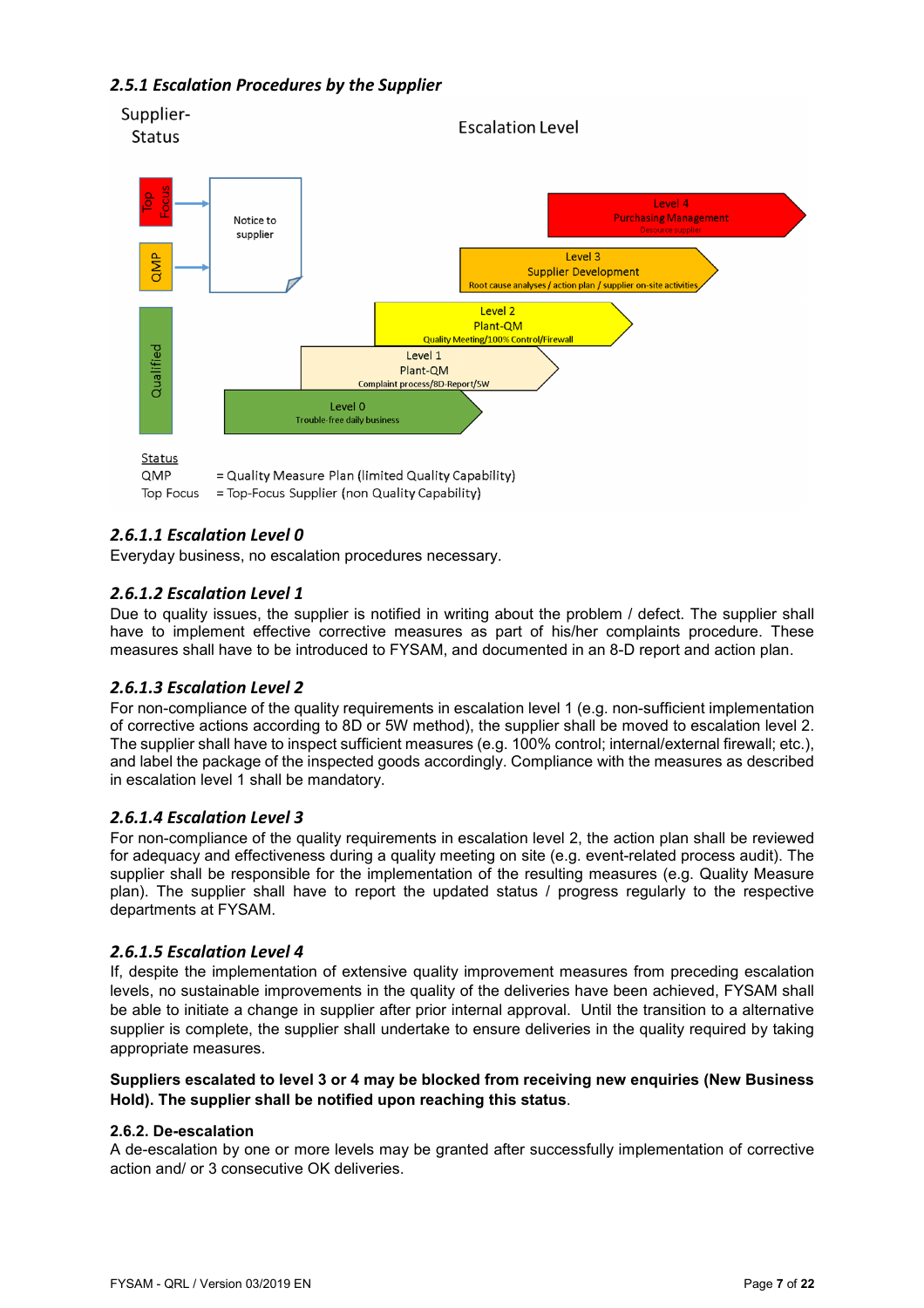# 3 Advance Product Quality Planning / APQP

#### *3.1. General*

The advanced quality planning is the basis for potential fault prevention and continual improvement. The advanced quality planning process comprises all the steps of the product life cycle from development to mass production. It requires an interdisciplinary team that includes all the main departments, e.g. Development, Production Planning, Production, Purchasing and Quality Control.

At the start of a project, FYSAM performs a risk classification of the scope of supply (products and services) with regard to maturity level assurance. Based on the risk classification of the prospective scope of supply (A – High risk; B – Medium risk; C – Low risk), FYSAM and the Supplier then define the corresponding milestones and evaluation scopes with regard to product, process and project maturity.

FYSAM therefore expects their suppliers to utilise the maturity level assurance system described in the VDA publication "Product Development – Maturity Level Assurance for New Parts" for both their own offerings and those they acquire (supply chain). FYSAM also requires consistent implementation of advanced quality planning in accordance with the provisions of VDA Vol. 4 and the provisions of the AIAG "APQP – Advanced Product Quality Planning" for both their own products and services and those they acquire.

#### *3.2 Feasibility Evaluation*

The feasibility evaluation assesses whether a product can be manufactured under series conditions in accordance with the drawings and the specifications.

The feasibility evaluation shall be required for each product requested by the Purchasing division. Especially the stated tolerances shall have to be observed from a statistical point of view, but also the product's function and stresses. Furthermore, a statement shall have to be made on whether the supplier's capacity is sufficient for the supply of the planned quantities and whether the deadlines can be met.

In particular, the inspection characteristics (SC [significant characteristics], CC [critical characteristics]) shown in the drawing shall be taken into account.

Proposals by the supplier regarding modifications or additions to be made to the drawings and specifications shall be anticipated, thoroughly reviewed and implemented by FYSAM with a view to continuously improving the product quality, process reliability and most economic production.

This part of the advance product quality planning / APQP shall be an inherent part of the quotation. If the feasibility evaluation form - completed and signed - is **not** included in the quotation sent to the Purchasing department, the quotation shall not be taken into consideration.

#### *3.3 Specifications and Requirements*

FYSAM shall offer all the necessary information and technical data for enquiries and orders. With the exception of merchandise and articles defined in the catalogues without any special requirements.

This technical data comprises these quality guidelines, current drawings as well as other regulations and standards describing quality characteristics to be followed (e.g. specifications, client instructions, standards, etc.), if applicable.

During the individual advance product quality planning stages, the supplier shall constantly monitor the technical data for completeness, relevance and accuracy. In the event of subsequent changes, the supplier shall be responsible to make sure that his/her relevant departments have all current data and that this data complies with all documentation, manufacturing and quality instructions.

The supplier shall undertake to:

- obtain and comply with legal regulations, all specifications and standards in the respective current version (according to details in the drawing)
- define and comply with all special characteristics (regarding safety, certification, function) according to the recommendations of the volume "Joint Quality Management Within The Supply Chain" by the German Association of the Automotive Industry e.V. (VDA).
- notify FYSAM about missing information (e.g. specifications, standards, client requirements, etc.).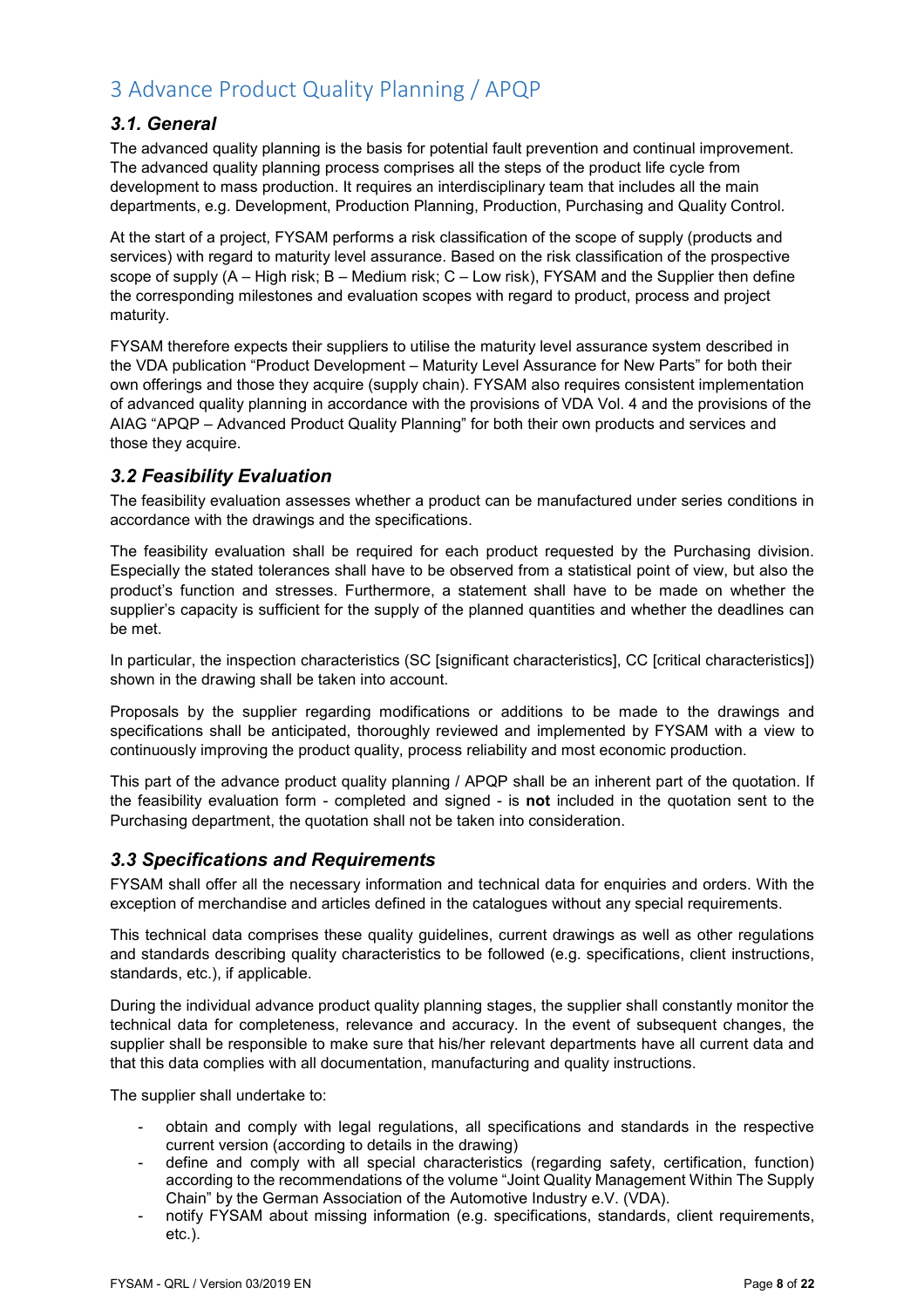- point out inconsistencies in the documentation to the person responsible in the purchasing department of FYSAM.

#### *3.4 Requirements for Prototypes and Pre-Production Parts*

#### *3.4.1 Definition of Prototypes*

Prototypes are parts that are generally not produced by using series tools. These parts are produced by the manufacturer by making use of all technical and production engineering means at his / her disposal, in accordance with preliminary drawings. They shall have to be capable of operating at full capacity. In general, prototypes shall be delivered with a measurement report. The measuring points shall have to be defined in coordination with the persons in charge at FYSAM. The supplier of the prototypes shall maintain close contact to the development department of FYSAM. If so required, the prototype supplier for FYSAM shall submit all available prototype production data to plan the production processes and manufacture of the production tools. Prototypes shall have to be clearly labelled by using tags or labels. Deviations from the standards are only permitted with the written consent of the relevant project manager prior to the submission of the parts. The supplier shall undertake to keep a project schedule throughout all development phases and to always submit the latest version to the client.

For partial deliveries, relevant customs regulations shall have to be taken into account.

#### *3.4.2 Definition of Pre-Production Parts*

Pre-production parts are parts produced by using production tools, contrary to prototype parts. Rework shall be permitted in order to comply with the specifications in the drawings, as long as it is disclosed in the sample documents. The inspection of these parts shall be carried out 100% according to the agreed inspection extent and be reported in a measurement report.

A product life report shall have to be kept for each component comprising the development status as well as the current index versions and drawing status.

#### *3.4.3 Definition of Other Samples (Materials and Other Purchased Parts)*

This includes all samples, such as prototypes or custom-made samples according to DIN 55 350 – Part 15. Materials and most purchased parts are commercial and/or catalogue goods. For this purpose, the supplier shall provide a sample with a sample inspection report as well as all relevant data and a safety data sheets.

#### *3.5 Process Flow Chart*

The process flow chart is the graphic description of the entire process sequences from incoming goods over production to shipment. It is supplemented by brief descriptions of individual production stages, lists means of production and various inspection points, as well as shows the material flow. Process flow charts are imperative for advance product quality planning. They form the basis for maintenance and production control plans. If requested so in the initial sample order, these shall be attached to the initial sample documents.

Important operations, automatic queries and inspection facilities shall have to be identified, assessed with regard to existing risks in the FMEA process, and secured with suitable inspection methods in the production control plan, if needed.

Material labelling and material flow shall have to be defined in such a way that processing faulty material or parts can be ruled out.

#### *3.6 Failure Mode and Effects Analysis (FMEA)*

In order to identify potential product defects and the consequential impact on the overall product and the user, and/or to assess associated consequential costs due to these defects, FYSAM expects their suppliers to carry out a failure mode and effects analysis. It shall have to systematically include the risks that may result from the product design (system FMEA - product) as well as the risks that may result from the production, packaging or transport process (system FMEA - process).

A **Product System FMEA** must only be prepared, if the responsibility for the design of the supplied product was assigned to the supplier with his/her prior consent. The scope and schedule for the preparation of the expected product system FMEA shall have to be coordinated with the person responsible in the supplier development department at FYSAM.

A **Process System FMEA** and/or revision shall usually be required with new, modified or verifiably faulty or flawed processes (e.g. as a consequence of client complaints).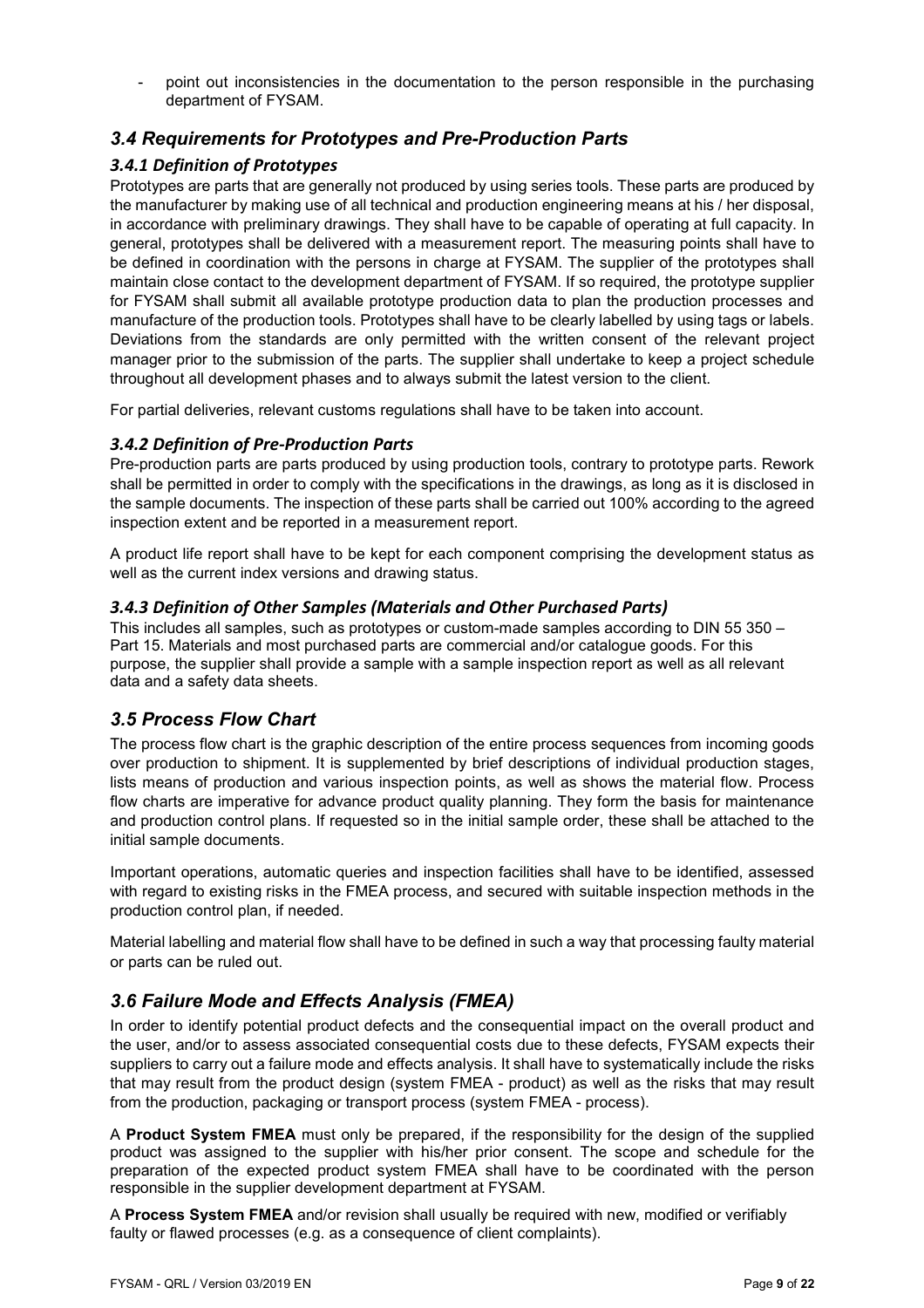In general, the content of the production control plan shall be the result from the system FMEA for product and process. This may include validation tests as well as tests during series production runs to minimise identified potential risks.

Product characteristics and process parameters recognised by the FMEA's as "significant" or "critical" (SC or CC) shall become characteristic features of the production control plan.

For the preparation of the system FMEA for product and process, the guidelines according to volume 4 of the German Association of the Automotive Industry e.V. (VDA) shall have to be followed. The risk assessment and the measures taken by the supplier shall be submitted to FYSAM for review upon request.

#### *3.7 Production Control Plan*

A key stage in quality planning is the creation of a production control plan. The production control plan shall describe the control system for parts and processes. A production control plan may refer to one product group or family which is manufactured using the same processes at the same facility. In addition, instructions regarding process monitoring and maintenance scheduling shall be defined and constantly implemented.

A production control plan shall describe the required actions during each phase of the production process including incoming goods inspections, process associated inspections and quality inspections of outgoing goods, as well as all periodic inspections to verify that all processes are under control. Periodic inspections are e.g. functional tests, reliability tests, endurance tests in compliance with technical specifications and product requirements.

The production control plan shall be kept updated throughout the product's entire life-cycle. Complaints by clients, as well as modifications to the product or processes could give rise to necessary updates. The production control plan shall at least comprise all characteristics shown in the drawings and specifications, and which derived from the FMEA's, as well as the necessary tests and inspections for re-qualification.

The production control plan shall have to be made available to FYSAM for review as part of the sampling.

#### *3.8 Projecting Tools and Equipment*

Process flow charts, FMEA's and production control plans shall have to be reviewed regarding the fact whether all requirements for the development of the new machine, tools, measuring devices and equipment resulting from earlier problems were taken into account. There shall be an obligation to produce evidence for short-term capability prior to the supply from new tools/equipment.

The supplier shall have to prepare a detailed schedule for the procurement of new and modified tools, measuring devices and equipment. This schedule shall have to be regularly reviewed for compliance in order to ensure accordance with the schedule of FYSAM. In the event that the supplier's schedule deviates due to technical modifications, problems with the tools or for any other reasons, the responsible person of the purchasing department at FYSAM shall have to be informed immediately. Proposals for further required actions to meet the original deadline shall have to be submitted in writing.

In case of the production of new tools or any modifications of tools or spare tools, 5 new initial samples (for multi-cavity tools five samples per cavity) free of charge with a respective initial sample inspection report shall have to always be presented to the relevant representative in charge of sampling at FYSAM.

#### *3.9 Measuring and Test Equipment*

The supplier shall be responsible for the application of adequate measuring and test equipment (including software and programs) to achieve a satisfactory process monitoring solution.

The supplier shall assume sole liability for the provision of standard measuring instruments. The measuring methods and instruments shall have to be included in the production control plan. If required, these are coordinated by FYSAM and the supplier.

The manufacturer shall have to install and maintain an appropriate monitoring system for measuring instruments or other equipment used as measuring or test instruments.

In order to guarantee production reliability and delivery of faultless parts, all measuring and test equipment (MSA 1, MSA 2) listed in the production control plan shall have to be approved, and evidence of their capability be provided.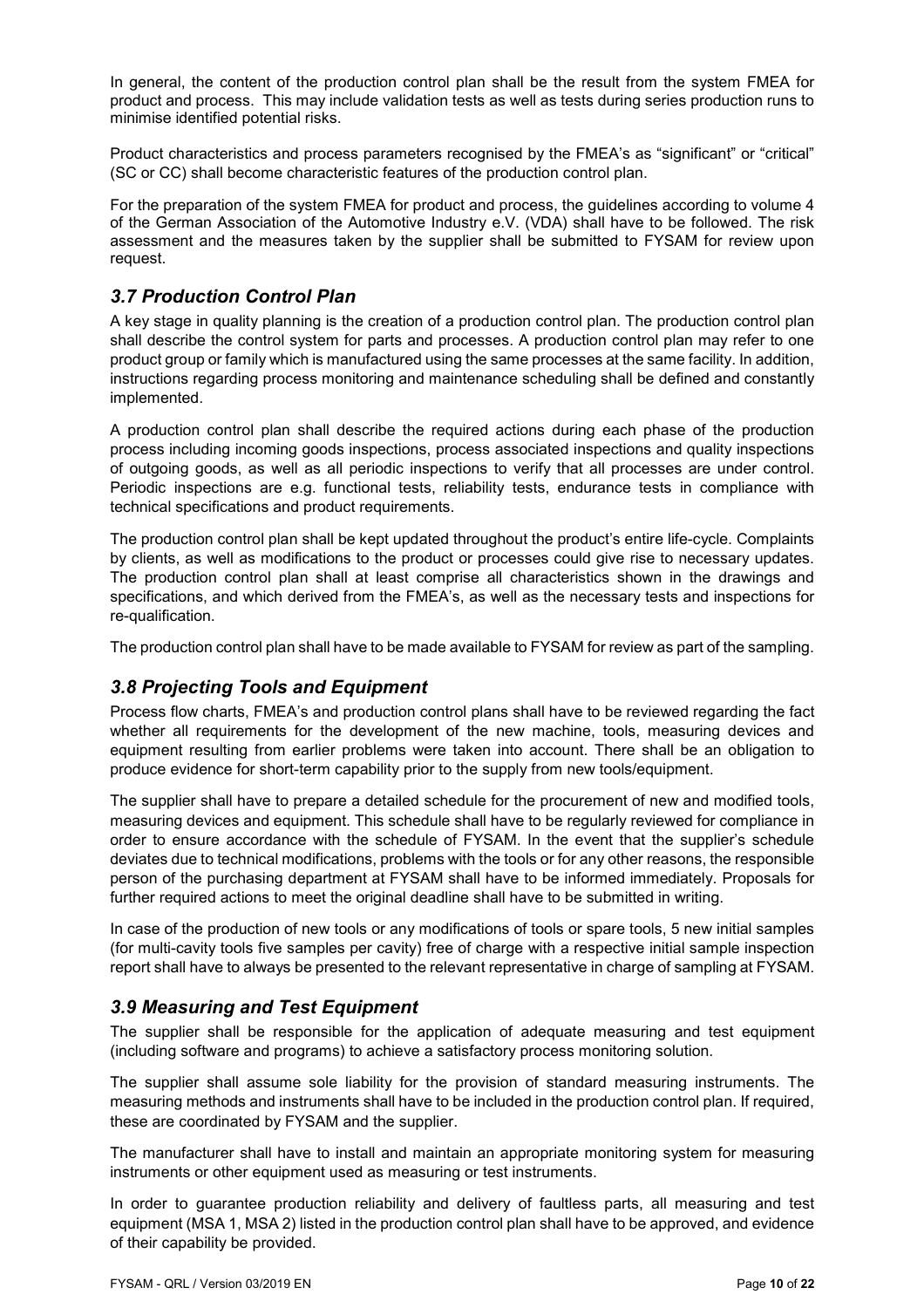#### *3.10 Documentation of Characteristic Features*

For characteristic features subject to mandatory documentation, the supplier shall make sure to always provide access to and total traceability of complete documentation in terms of the supplier's compliance with all specifications over the entire period of manufacture.

The requirements of volume 1 of The German Association of the Automotive Industry e.V. (VDA) in the latest version shall apply.

#### *3.11 Characteristic Features (SC, CC Features)*

FYSAM shall mark characteristic features on their drawings according to the volume "Joint Quality Management within the Supply Chain" by the German Association of the Automotive Industry e.V. (VDA).

Characteristic Feature S Safety

Characteristic Feature C Certification

Characteristic Feature F Function and Requirement

Critical characteristics according to volume 1 "Documentation and Archiving" by the German Association of the Automotive Industry e.V. (VDA) shall refer to a portion of the features included in the definition of the term "Characteristic Features". These shall include Characteristic Feature S and Characteristic Feature C (compare with volume "Joint Quality Management within the Supply Chain" by the German Association of the Automotive Industry e.V. (VDA), page 10).

Upon request by the clients of FYSAM, their specific marks or symbols shall be added onto the drawings of FYSAM as characteristic features. The proper handling of marks and symbols of FYSAM's clients shall have to be clearly defined during the APQP process.

The following requirements and procedures shall apply:

**Characteristic Features S and C (CC features)** are special characteristics **with influence on the compliance of statutory regulations and / or reliable product and vehicle functionality.** 

**Characteristic Features F (SC features)** are special characteristic **with influence on product and vehicle functionality in terms of client satisfaction.**

The results of the risk assessment shall have to be documented for all characteristic features and be approved by FYSAM.

Moreover, there shall be an obligation to produce evidence for the preliminary process capability and monitoring of process capability during serial production for the characteristic features. The results regarding the process capability shall be part of the initial sample inspection documents.

#### *3.12 Evidence for Process Capability*

Process capability studies shall serve as evidence that the variance of identified and agreed product and process characteristics that are of importance is so minor, thus ensuring a necessary statistical distance to the tolerance limits, and allowing to forgo a 100 % inspection of respective "process capable" characteristics.

Throughout the period of serial production, the supplier shall be obligated to demonstrate capability of the essential characteristics in accordance with the production control plan and the specifications within the scope of initial sampling, as well as upon request.

Process capability shall always be determined based on the specifications from volume 4 of the German Association of the Automotive Industry e.V. (VDA) and/or AIAG/PLC, provided no deviating requirements have been agreed with FYSAM.

The following statistic parameters shall have to be determined and complied with to proof process capability:

| Short-term capability                 | cm/cmk | ≥1.67 |
|---------------------------------------|--------|-------|
| Preliminary process capability pp/ppk |        | ≥1.67 |
| Long-term capability                  | cp/cpk | ≥1.33 |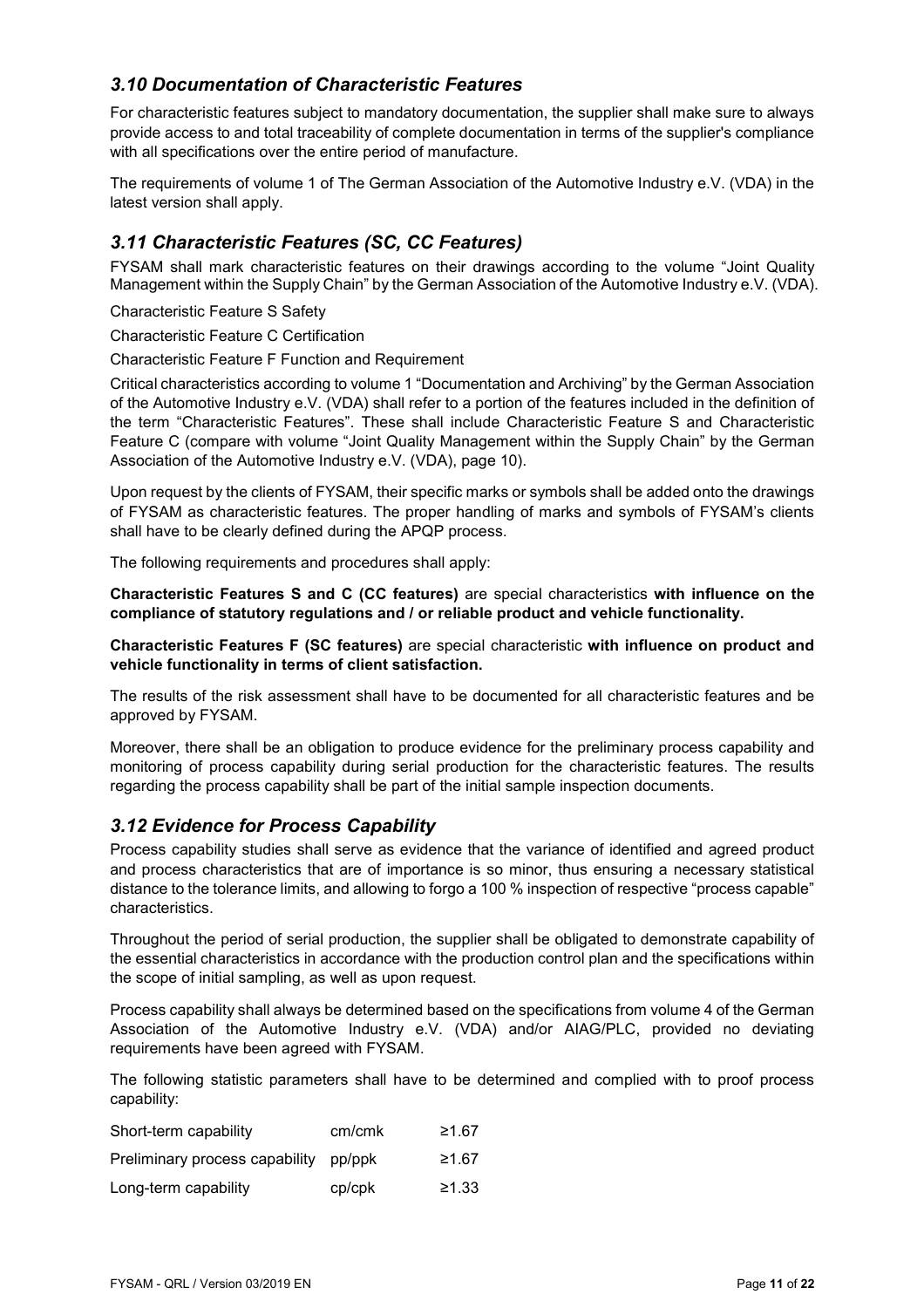If the process capability parameters are not reached, the respective characteristics shall have to undergo a documented 100 % inspection. The respective proof of inspection (documentation of the results) shall have to be submitted to FYSAM upon request.

#### *3.13 Packaging Design*

The choice of packaging has a direct impact on the product quality and must therefore be reviewed during the feasibility assessment and before submitting the quotation.

Packaging shall have to be coordinated with the management of the purchasing and packaging department of FYSAM.

If no special packaging is required by project management, the supplier shall arrange appropriate packaging, taking into account the different methods of transport and transport routes, as well as the prevention of quality risks due to moisture, corrosion or soiling. The supplier shall have the obligation to ensure that all parts arrive at the plants of FYSAM without any damages or reduction in value.

Packaging shall be defined in consultation between the supplier and AV/logistics of FYSAM before initial sampling. Packaging shall be designed in a way that it can be moved with any standard means of transport.

#### *3.14 Quality Assurance for Parts from Subcontractors*

The supplier shall bear full responsibility for the assurance of quality of parts and services supplied by subcontractors. Negative impact on the quality of the products or services by FYSAM that is proven to be attributed to the subcontractor shall be charged to the supplier.

The supplier shall have to ensure, control and continuously assess the quality capabilities of their subcontractors, and integrate these directly into the advance quality planning process.

#### *3.15 Quality Assurance Agreement (QAA)*

In consultation between the supplier and FYSAM, further quality assurance agreements may be concluded which shall, e.g.

- specifically define guaranteed characteristics and their control
- determine provisions regarding the assessment of rejected goods
- declare the use of specific reference samples

or other similar binding rules.

Upon the request by one of the parties, a QAA may be prepared in writing at any time and be concluded, if agreement on the scope and period of application is reached

### 4 Initial Sample

#### *4.1 Submission of initial samples*

Unless agreed otherwise, in the following cases initial samples according to volume 2 of the German Association of the Automotive Industry e.V. (VDA) - submission level 2 or PPAP - level 3 (PPAP/AIAG) shall have to be submitted for approval and/or approval testing prior to serial production:

- **•** prior to first serial production delivery of a new part
- **•** prior to serial application of new tools
- **•** prior to serial application of modified materials
- **•** prior to serial production delivery after a change in tools or process/procedure
- following a completed modification due to changes in the drawing
- following a correction in accordance with the inspection report by FYSAM
- following a relocation of production

All initial samples shall have to be produced with processes, materials and tools, as well as the personnel deployed for future serial production.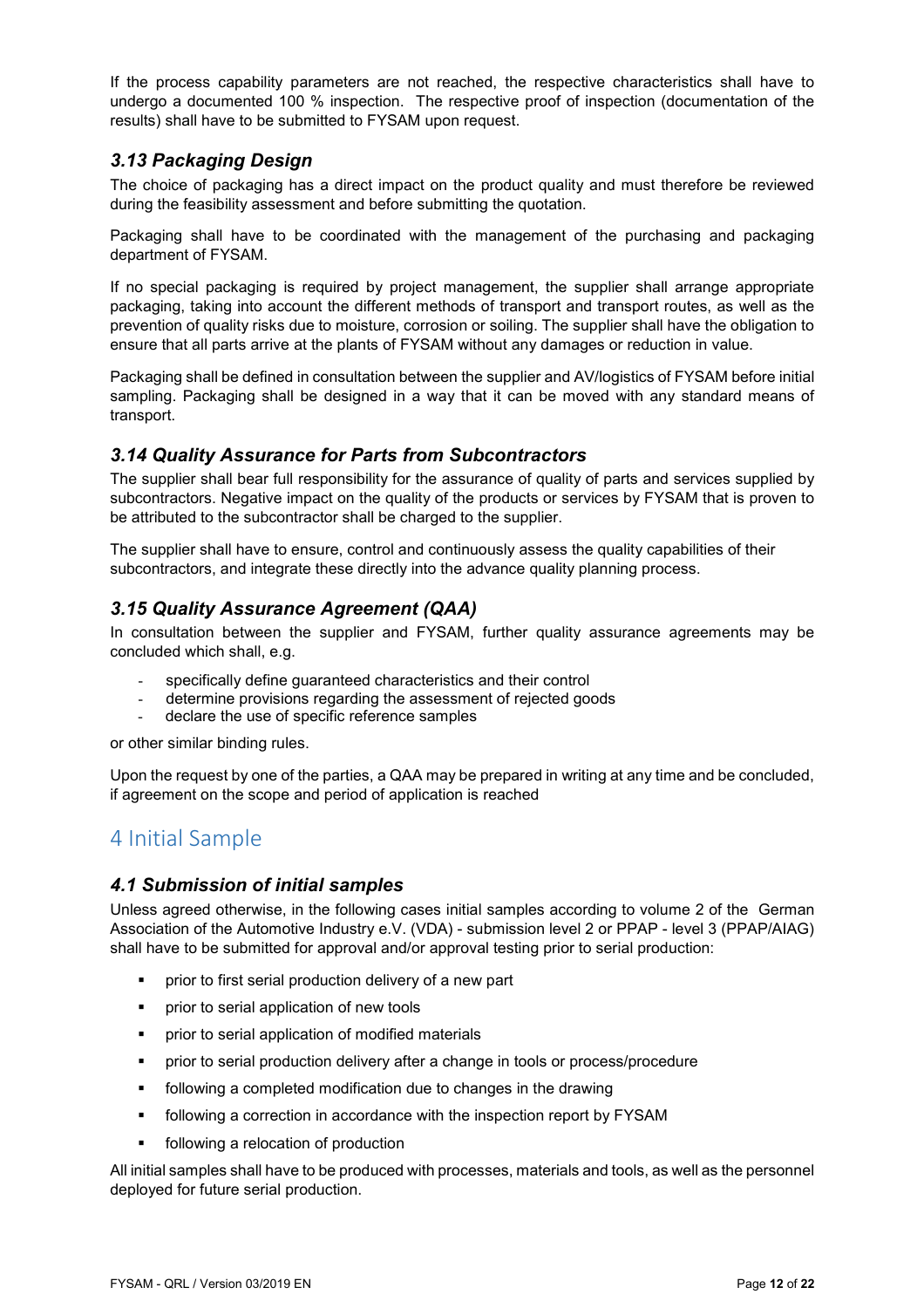In principle, FYSAM shall require sampling by the supplier in accordance with volume 2 of the German Association of the Automotive Industry e.V. (VDA) - submission level 2. In exceptional cases, sampling may be required according to the PPAP procedure (AIAG/PPAP), depending on the client requirements.

#### *4.2 Initial Sample Production with ISIR (PPAP)*

The initial sample inspection or test report, the relevant initial sample parts and materials, as well as the required documents shall have to be marked accordingly as "Initial Sample" and submitted to the requesting department at FYSAM.

It has to be taken into account that parts which come from multiple tools shall have to be inspected and recorded per cavity. Characteristics that cannot be tested by the supplier shall have to be verified with the relevant test reports from accredited test institutes. The test reports, safety data sheets, product data sheets and/or material data sheets shall have to be attached to the initial samples / initial sample test report.

#### *4.3 Entry and Maintenance of Material Data in the IMDS*

**IMDS** refers to "**I**nternational **M**aterial **D**ata **S**ystem" and is a joint venture between Audi, BMW, Daimler, Ford, Opel, Porsche, Volvo, VW and HPE.

As a result of the national and international environmental legislation (EU end-of-life vehicles regulation 2000/53/EC, hazardous substances legislation, etc.), each automotive manufacturer shall be responsible for a vehicle's entire life-cycle (manufacture, handling and processing, sale, use, service, recycling and disposal).

The supplier shall have the obligation to ensure that all materials of the product are entered into the IMDS.

#### *4.4 Scope of the Initial Sampling*

For the final approval for serial production, 5 initial samples per tool, cavity and/or manufacturing process, or any other agreed scope shall have to be presented. This shall not affect potential other test samples that are required by other technical departments at FYSAM.

#### *4.5 Marking and Delivery of Initial Samples*

Submission of initial samples shall have to comply with the following requirements:

- The initial sample parts and deliveries shall have to be marked with a label "Initial Sample" or banderole "Initial Sample".
- The order number of initial samples shall have to be indicated on the delivery notes and documents.
- The initial sample inspection report shall have to be completed. This includes a parts drawing on which the individual items of the measurement report are marked.
- The initial sample inspection report includes all required documents from the initial sample order.
- FYSAM identification number, quantity and technical modification index shall have to be included in all of the documents.
- Initial samples shall have to be delivered separate from the serial material.
- All cavities (mould cavity) of the parts from multiple tools shall have to be labelled.

Deviations of the above-listed procedures shall not be accepted, unless they were agreed upon in writing during the APQP process. In the event of conflict, special approval can be requested by the supplier allowing for the delivery of the parts for a limited time period and / or quantity.

#### *4.6 Assessment and Approval of the Initial Sample with ISIR (PPAP)*

Upon receipt of the initial sample test report and the initial samples, FYSAM shall carry out their own inspection (e.g. dimensions, material, function and/or installation capability), if necessary. The report shall be returned to the supplier with the inspection decision marked on the cover.

One of the following decisions shall be made:

1.) **Grade 1 (approval)**: Serial production deliveries can be carried out without restrictions.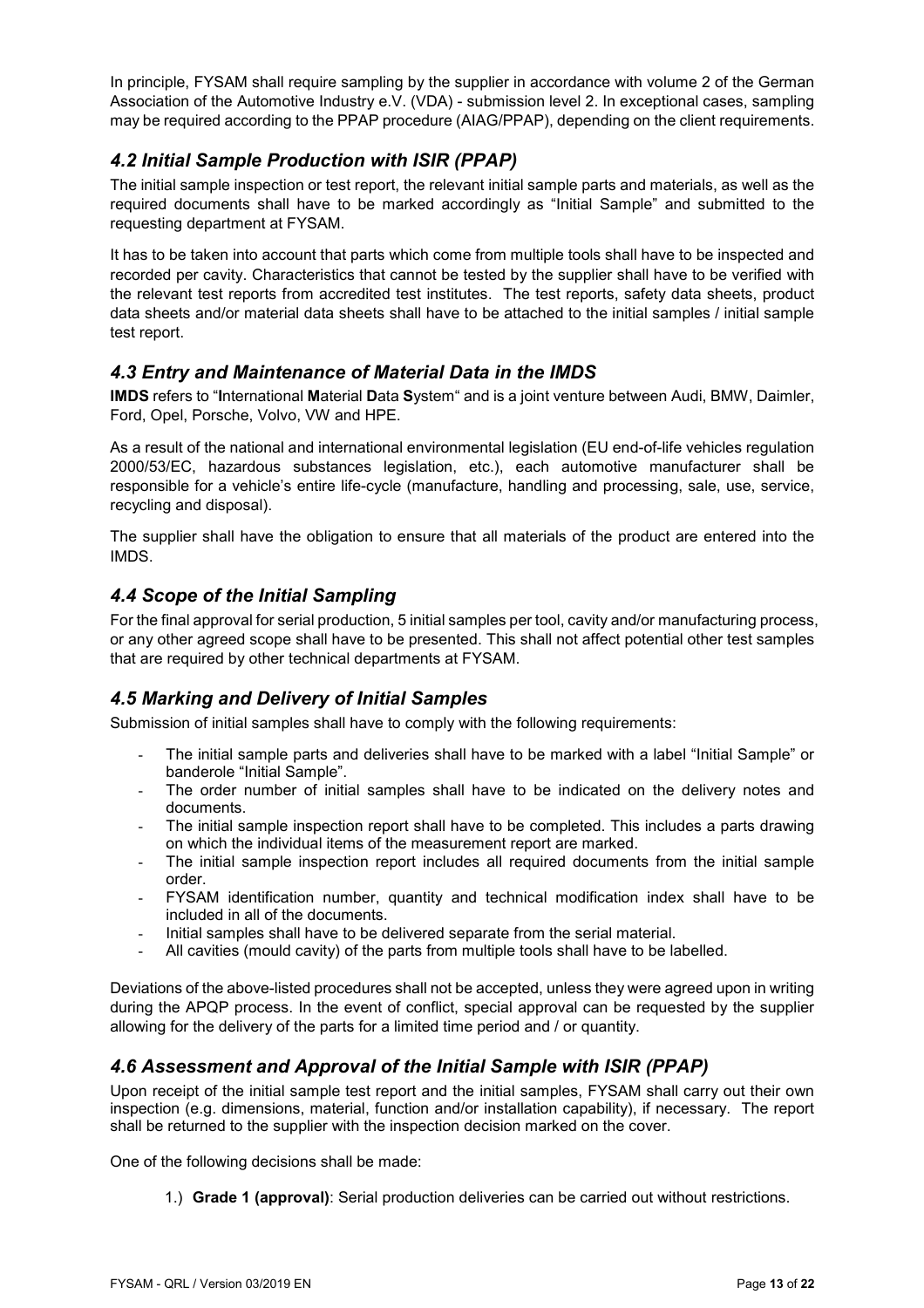- 2.) **Grade 3 (conditional approval):** Deviations from the specifications. The delivery of products shall be restricted to a certain time period and/or amount. Time-phased resampling shall be required.
- 3.) **Grade 6 (no approval):** A deadline for new samples shall have to be coordinated between the personnel in charge at FYSAM and the supplier without delay.

Deviations to the specifications and/or requirements that were not identified during validation of the initial samples may still be rejected at the time of detection.

If **no approval** may be granted, the project manager shall be able to request a **written special approval**  before serial production delivery. The production test run shall be approved, if the approval has been granted for the initial samples and the objectives for provisional process capability have been achieved.

#### *4.7 Production Test Run*

Validation of the effectiveness of the manufacturing process shall start with the production test run. It shall be performed under series conditions. It may be used for the production of the initial samples. The minimum quantity for a process approval shall be determined between the supplier and FYSAM.

The parts from the production test run shall be used for:

- determining the process capability
- validating the production and assessing the capacity
- evaluating packaging

FYSAM shall reserve the right to attend the production test run with their own personnel (production readiness / Run @ Rate).

#### *4.8 Additional Inspection Expenditure for Required Resampling*

If additional resampling is required due to identified defects attributable to the supplier, the additional costs (SAM, client) shall be charged to the supplier.

#### *4.9 Modifications*

Modifications of any kind made to the components, production processes and production sites shall have to be reported to the purchasing department at FYSAM in writing for approval. Also affected by such regulations shall be all modifications of quality assurance measures implemented with respect to manufacture of the products.

After approval / authorisation by FYSAM, initial sampling shall be carried out by the supplier.

If no approval is granted by FYSAM, the current status shall continue to be valid and to be delivered, and the current process shall have to be maintained by the supplier;

For new launches and changes in the application the first three shipments shall have to be marked with a label or a sticker ("modified parts")!

### 5 Requirements for Product and Process Quality

#### *5.1 Supplier's Liability*

After the initial sample has been approved, compliance with the specification and/or approved initial samples of all parts delivered to FYSAM shall have to be ensured by the supplier with the implementation of the proper systems.

The supplier shall assume responsibility for all measures contributing to the compliance of the abovementioned requirements and shall ensure this over the entire period of delivery.

#### *5.2 Process Control and Serial Inspection*

The statistical process control (PLC) shall have to be applied by the supplier for serial inspection. By means of the respective process behaviour charts (PBC), the supplier shall have the obligation to demonstrate that statistical process control is applied for all specific (SC and CC) and controllable characteristics. FYSAM shall reserve the right to view these documents at any time, if required.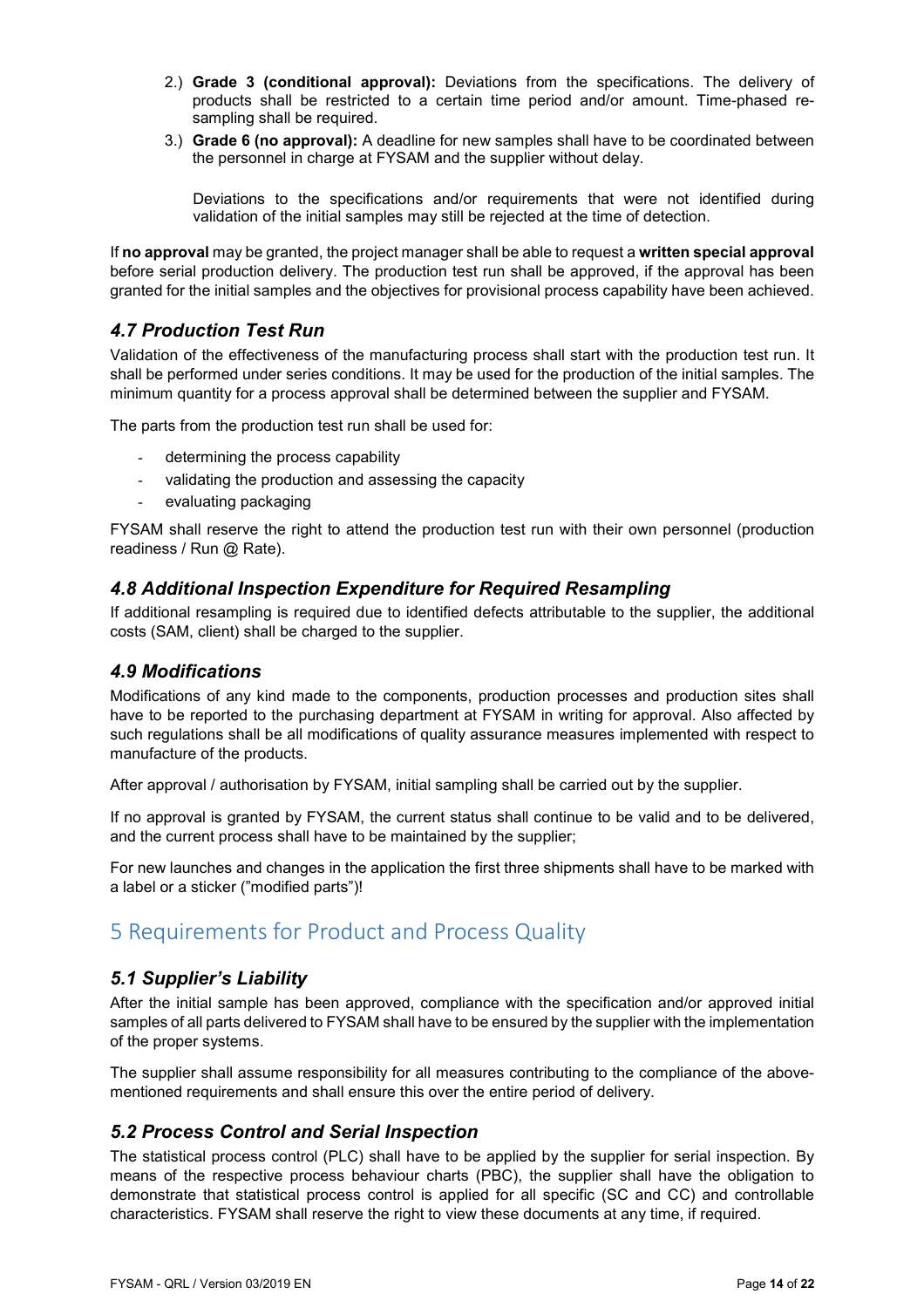For characteristics that are not subject to statistical process control the supplier shall have to take random samples at regular intervals. Acceptance of a batch shall have to take place without the identification of a faulty part during random sampling.

The documentation shall have to clearly and unambiguously specify the quality regulating measures.

Parts produced in a non-capable process (cpk < 1.33) shall have to undergo a 100% inspection following the production and prior to delivery. The supplier shall continue to apply the 100 % inspection until the production process has been optimised and the process capability has been demonstrably established (cpk ≥ 1.33).

From an economic point of view, FYSAM shall expect a continuous optimisation of the process with the objective of a permanent variance minimisation. The corresponding documentation shall have to be within easy reach for the personnel at FYSAM to be viewed at any time. FYSAM shall reserve the right to view the cpk values and data upon consultation.

#### *5.3 Random Sample Scope and Inspection Frequency*

The determination of inspection characteristics in serial production in an appropriate inspection frequency depends upon the controllability of the production process. The determination of the inspection frequency and the random sample scope may take place only after the process capability with regard to the characteristic has been demonstrated. The proper and appropriate implementation of the inspection frequency and random sample scope requires knowledge of respective quality methods.

#### *5.4 Measures by the Supplier for the Occurrence of Faults or Errors*

The supplier shall undertake to inspect the quality of the products to be delivered to FYSAM prior to the delivery to FYSAM in a way to ensure that no defective products that do not fully comply with the agreed specifications are among the delivered products. Both parties shall agree that due to the implementation of an inspection system for outgoing goods at the supplier, the incoming goods inspection at FYSAM shall be limited to random sampling only.

FYSAM shall report any evident defect of the delivery to the supplier in writing and without delay. Nonobvious defects that become apparent during processing of the components shall also be reported to the supplier at the respective time of detection.

FYSAM shall raise complaints regarding defects according to a proper course of business. In this respect, the supplier shall waive the claim of late notification of defects for hidden defects. In Germany, §§377 of the German Commercial Code (HGB) shall apply.

#### *5.5 Audits*

A targeted monitoring, assessment and improvement of the effectiveness of QA shall require the supplier to carry out scheduled incident-driven audits. The number and frequency of such audits shall be determined by the supplier and shall be based on the existing processes and systems.

FYSAM or a representative shall be entitled to carry out audits at the supplier and subcontractor (subsupplier), if needed in order to review the QM systems in place. The audit may be carried out in form of a system, process or product audit. The nature and scope of the audits shall have to be agreed upon in advance.

An audit carried out by FYSAM shall not release the supplier from his/her responsibility to deliver acceptable products and materials, nor shall it exclude a rejection by FYSAM.

#### *5.6 Re-qualification*

All products shall be subject to a complete dimensional and functional inspection, taking into account the client's specifications for material and function.

Unless agreed otherwise, this shall have to take place once a year at the time of serial production start up (approval of PPF/ISIR). Proof shall have to be provided unsolicited in the form of PSW cover sheet (submission level "0" / ISIR level - 1).

In special cases and according to the project and/or product-specific requirements, the proof of the requalification inspection can be extended.

The supplier shall also be responsible for the accomplishment of re-qualification at his/her suppliers.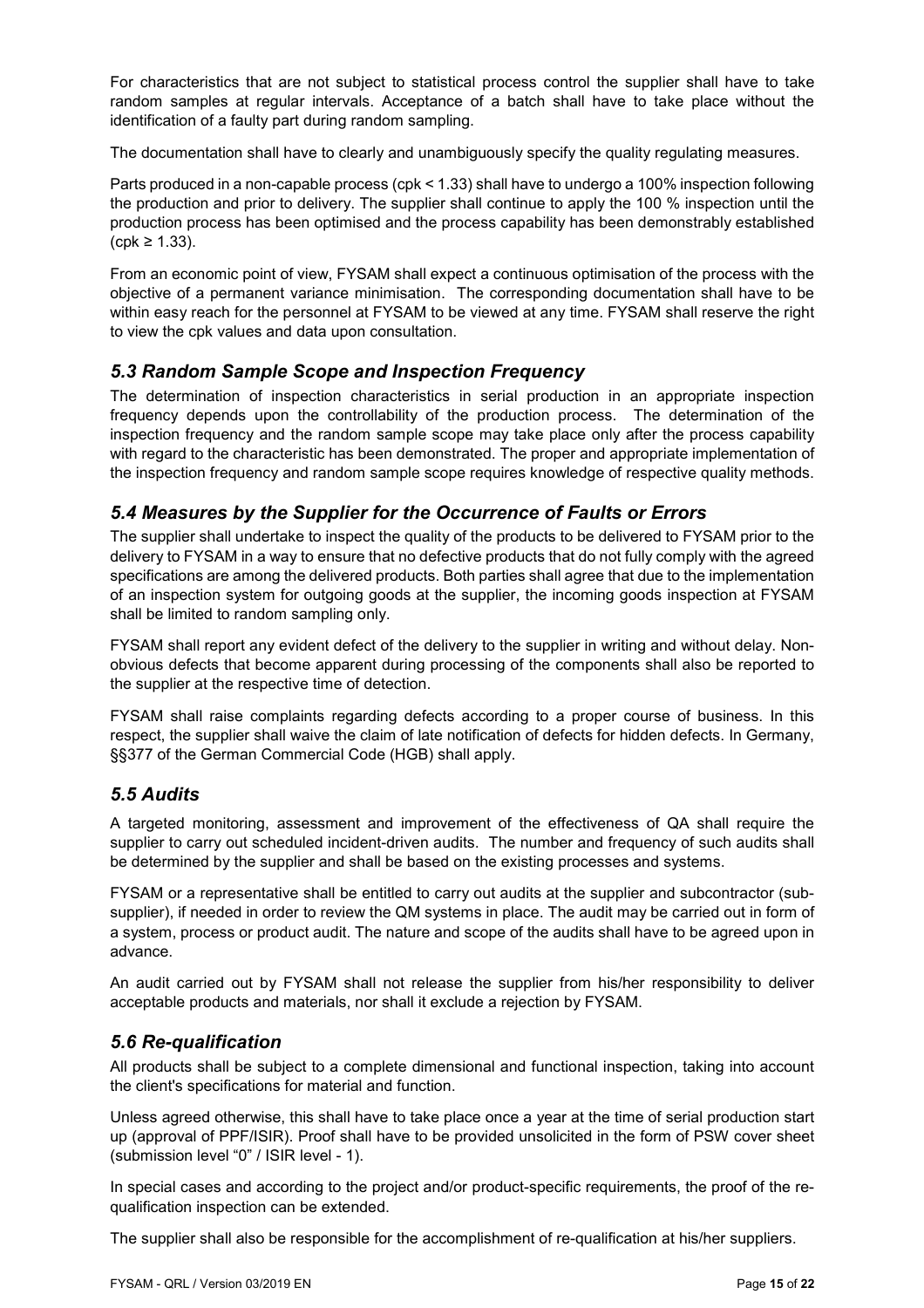#### *5.7 Marking of Deliveries*

#### *5.7.1 Implementation of a new drawing and specification index*

If parts are manufactured in compliance with a new index, these parts may not be mixed with the parts manufactured in compliance with the old index. In addition, the supplier shall have the obligation to make sure that the parts in compliance with the old index are delivered first. If delivery of parts already manufactured in compliance with the old index is no longer possible, these parts shall have to be disposed of as scraps. The use of parts in compliance with the new index shall be listed separately on the delivery documentation. Moreover, containers and packages shall have to be labelled according to part designation, drawing number and the respective index.

#### *5.7.2 Indication of the batch number on the delivery note*

Batches delivered shall have to receive the respective batch number on the delivery note and accompanying documents. This shall guarantee that the production volume concerned can be determined in case defects are identified. The batch number shall be subject to the documentation obligation.

#### *5.7.3 Delivery with special approval*

Deliveries provided with a special approval by FYSAM shall have to be marked accordingly and separately on all delivered units.

#### *5.8 Subcontractors*

The supplier shall be fully responsible for our products manufactured by subcontractors. This means that the supplier shall have to enforce consequent and quality assuring measures such as the implementation of FMEA (see section 3.2), process capability inspections and the application of statistical process regulation and to monitor these accordingly.

In case of complaints, the supplier shall also undertake to implement appropriate measures at his/her subcontractors, and monitor the implementation accordingly.

#### *5.9 Inspection of the Delivered Parts*

As the supplier is responsible for the realisation of the delivered parts, incoming deliveries shall only be inspected by common random sampling. The inspection of incoming parts shall be reduced (skip lot procedure), if proof of process capability has been demonstrated by the supplier and the history of the quality of the parts has been positive. This proof shall have to be submitted to FYSAM.

Furthermore, a 3.1 inspection certificate according to DIN EN 10 204 shall have to be attached with every delivery. The content of the inspection certificate shall have to be agreed between the supplier and the department in charge at FYSAM. In individual cases, a copy of the inspection report or the process behaviour chart may be attached as well.

#### *5.10 Packaging*

The type of packaging for the serial parts shall have to be coordinated and approved by FYSAM in writing.

The packaging labels of the parts shall have to indicate the date of manufacture. If the material has only a limited life time, the expiration date shall have to be indicated as well.

#### *5.11 Provided Products*

In the event that the supplier renders his / her service on the products acquired or provided by the client, the required quality shall have to be ensured with an appropriate incoming goods inspection before processing or modification.

On this occasion, characteristics shall be inspected that might still be considered a risk to cause a reduction in quality, even after the supplier performed his / her services, and that might lead to a complaint by the client's clients.

Findings shall have to be reported to the client in writing in the form of an inspection report within 3 workdays (depending on the urgency) upon receipt of the goods. The goods shall be placed on hold and not be modified, until a decision is submitted by the client concerning this. This shall apply in particular, if there are remaining uncertainties or doubt with respect to the expression of characteristics,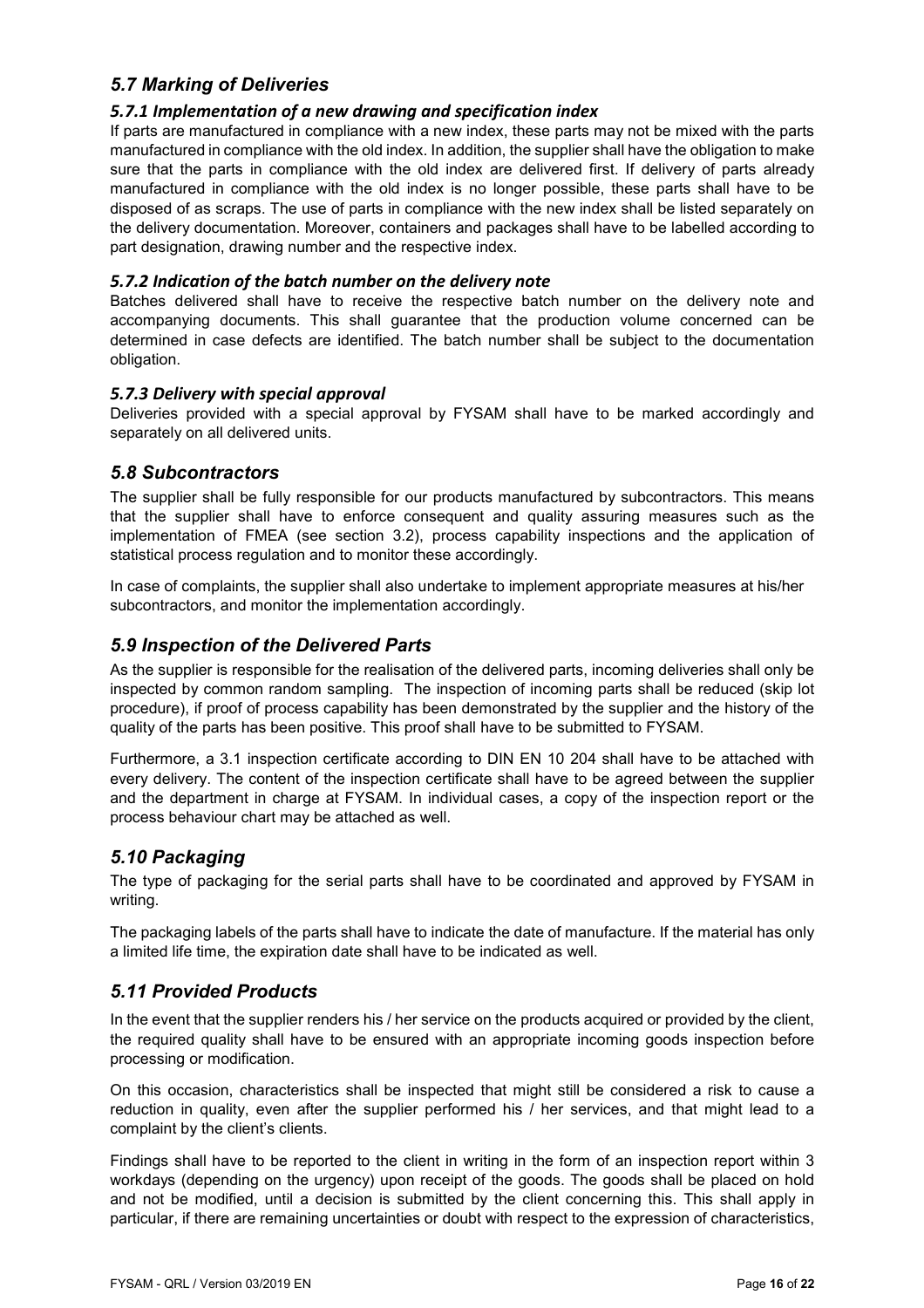or a characteristic and its expression are not clearly known. Returns or complaints of the supplier to the client shall be carried out exclusively in the state of delivery acceptance.

#### *5.12 Traceability*

An adequate system to ensure the traceability of all parts delivered to FYSAM shall be established by the supplier, which provides the data such as production lots, dates etc.. Such a system shall be urgently required to quickly contain the possible consequences of receiving defective parts. In recall cases, this effective traceability system shall help to keep the costs to a minimum.

The system shall have to include the following:

- Traceability of lots on the product line, shift, date of manufacture and test and inspection documents
- The lot numbers / date codes shall have to be indicated on each off-tool part.
- Each initiated delivery shall have to be identifiable and traceable.
- The lot numbers / date codes shall have to be delivered in the correct order of production. First In – First Out (FIFO) of parts shall have to be observed for stocking and storage.
- A product life report with respect to modification history.

Parts concerned by this regulation that are received by FYSAM without appropriate traceability and labelling may be rejected at the expense of the supplier.

# 6 Deviations and Corrective Measures

#### *6.1. General*

FYSAM shall expect the supplier to deliver parts that fully comply with all approval requirements. If the supplier is uncertain about the necessary standard, the respective quality assurance department of FYSAM of the receiving location shall have to be contacted. In addition, FYSAM shall expect to be informed promptly, if the supplier suspects the delivery of materials that deviate from those standards. The supplier shall have the right to apply for a special approval, if the quality standards of FYSAM are not met.

The special approval shall be subject to a limited time period and / or a partial quantity. The necessary corrective and countermeasures shall have to be defined and implemented within this limited time period. FYSAM shall have to be kept informed regularly about the progress and outcome.

In case of potential supply shortages, the purchasing or logistics division of FYSAM shall have to be informed immediately. FYSAM shall reserve the right to charge the occurred additional costs to the supplier.

#### *6.2 Handling of Faulty Units*

If FYSAM detects deviations from the drawings and specifications in the course of the inspection of the delivery item, FYSAM shall be able to determine one of the following consequences:

**Rejection:** FYSAM shall reject the entire delivery lot.

- FYSAM shall submit the technical inspection data in form of an inspection report to the supplier for review.

- The supplier shall have to replace the rejected delivery lot immediately or promptly provide FYSAM the reworked parts.

#### **Conditional Acceptance:**

- FYSAM shall conditionally accept the delivery in view of possible rework.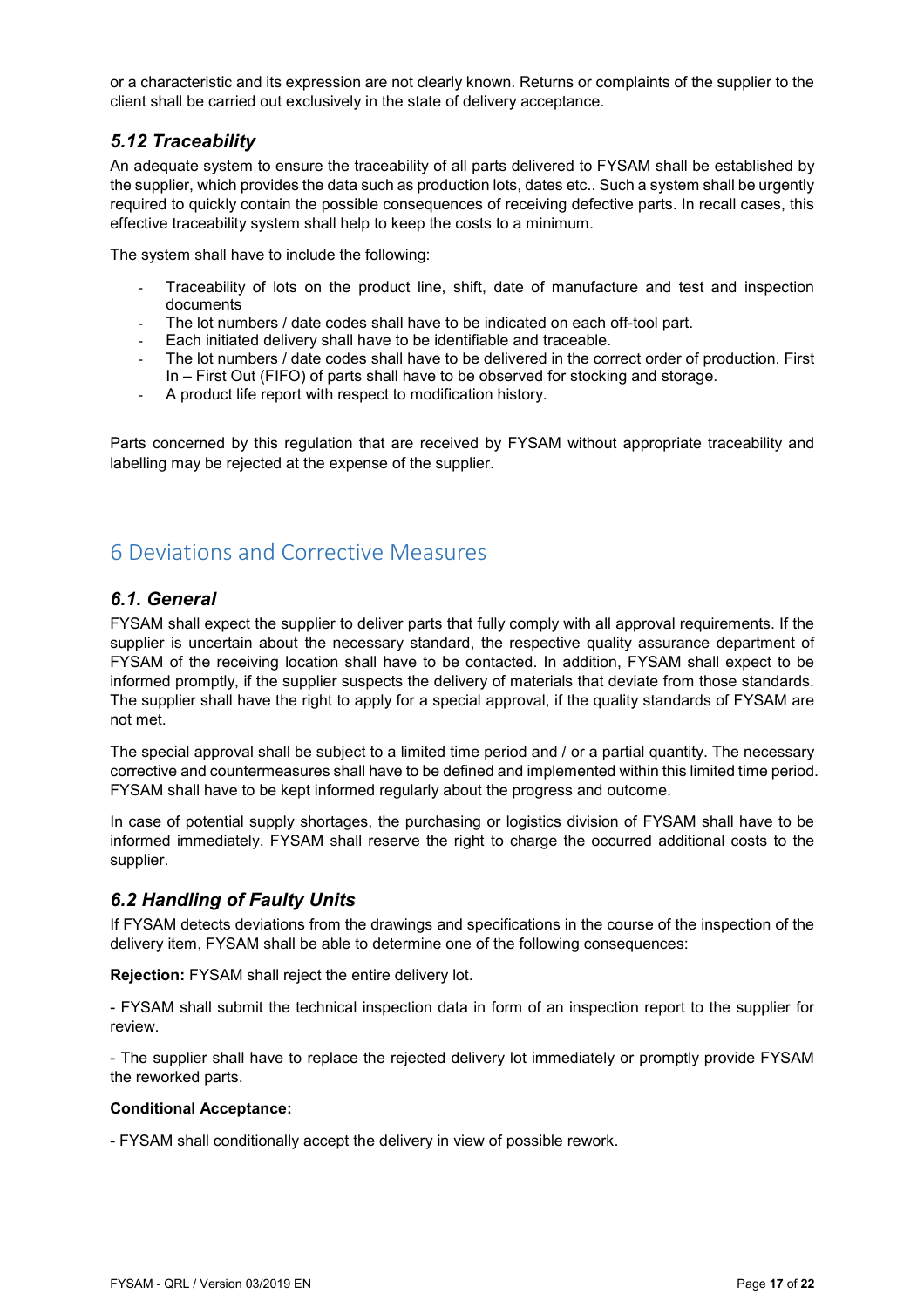#### **Rework at FYSAM's premises:**

- If the delivery is not returned for scheduling or financial reasons, rework could be arranged at FYSAM's premises. In this case, FYSAM shall advise the supplier how to implement appropriate corrective measures, and inform him / her which transfer price shall be charged to the supplier for these.

The option for rework, e.g. by means of a replacement delivery (as regulated by law), shall not be available at this moment for the supplier, as in turn a supply gap to the client's client could be expected.

The supplier's departments in charge shall be notified immediately. In order to prevent production interruptions in the production plants of FYSAM, the timely delivery of fault-free parts to the lines shall have to be the highest priority for the supplier.

The supplier shall respond to complaints by means of an 8D report.

The following deadlines shall be adhered to:

- Definition of immediate measures (8D report up to and including section 3) within 24 hours.
- Description of planned countermeasures (8D report up to and including section 5) within 10 work days.
- Completion after 3 consecutive OK deliveries.

The supplier shall be liable for all expenses incurred in connection with a complaint.

#### *6.3 Recalls*

If recalls are made by FYSAM or their clients that were caused by faulty parts from the supplier or his / her sub-suppliers, the supplier shall have to bear the costs.

#### These shall be in particular:

- Costs / Expenses for den installation / removal
- Costs / Expenses for rectification / rework
- Costs / Expenses for new parts
- Costs / Expenses resulting from sorting or replacing the stocks
- Costs / Expenses for notification to the consumers as well as
- Costs / Expenses for inspection actions that have incurred or incur directly or indirectly by the client
- Costs / Expenses for processing the complaint according to the currently applicable rates of the client

Further reimbursement of costs and compensation claims to the client that might emerge shall not be affected.

#### *6.4 Product Liability / General Liability*

The supplier shall take out and maintain an appropriate business liability insurance and product liability insurance with additional product liability coverage, as well as general product and motor vehicle recall insurance with a coverage that meets the project requirements of at least 2 million EUR for productasset damages per damage event. The insured sum shall have to be provided with a double maximum annual coverage. Expenses and costs incurred by FYSAM and which can be attributed to an infringement of these quality guidelines shall be borne by the supplier. This also refers to the fact that the supplier shall be accountable and reliable for his sub-suppliers towards the client.

Generally, the Product Liability Act (ProdHaftG/17.07.2017) as well as the EU-Product Liability Guideline 85/374/EEC (ProdHaftRL 2/25.07.1985) will be applied.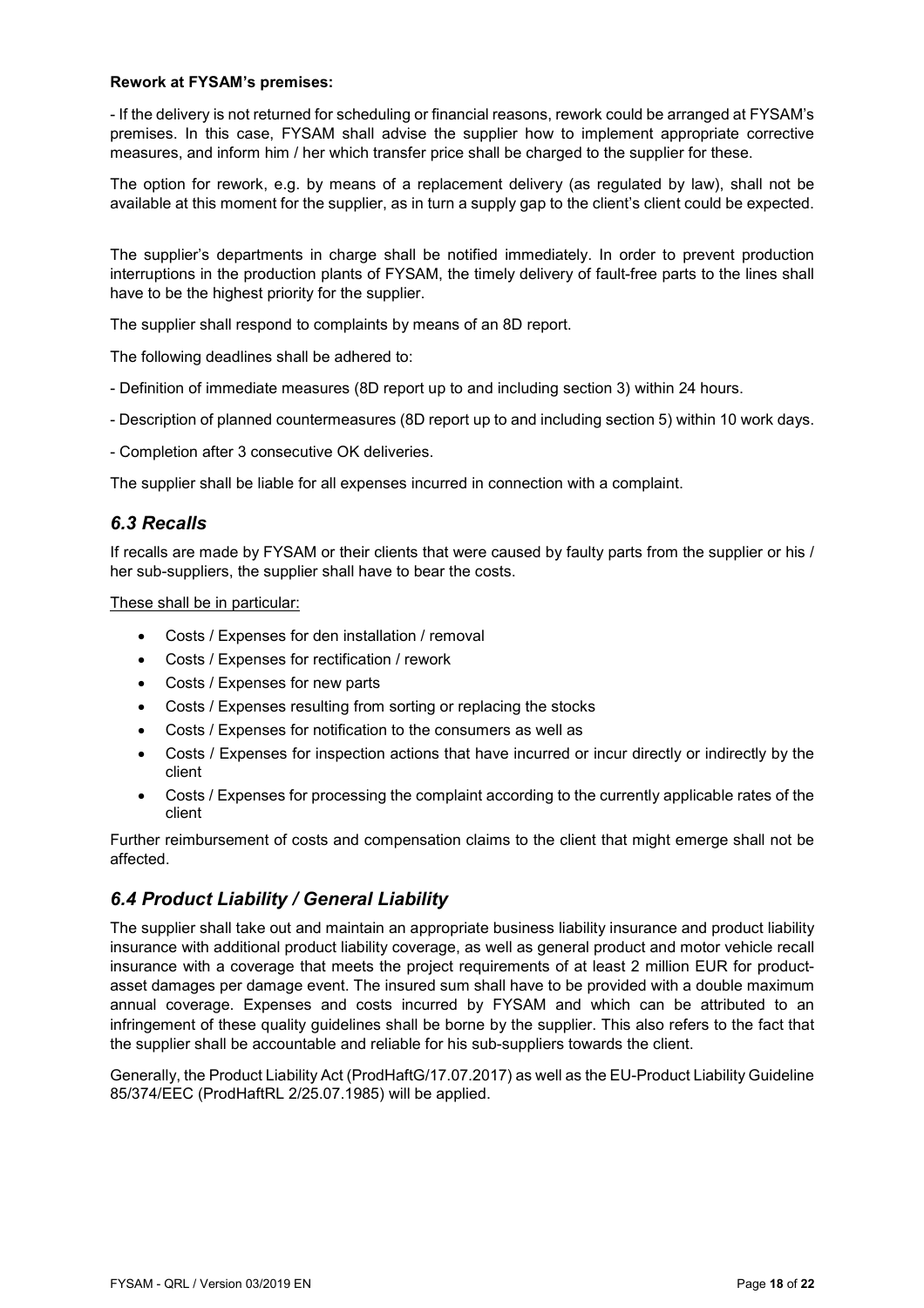# 7 Continuous Improvement Process (CIP)

#### *7.1. General*

Continuously improving our products and services is one of the fundamental principles with respect to our quality policy. It is vital to us to maintain and improve our position in the market. The many effects that our suppliers have on the performance of FYSAM in terms of products and services require the implementation of the philosophy to constantly improve ourselves among the entire supplier organisation. Continuous improvement of our suppliers shall include the following:

The high quality of the parts, the service (i.e. length of time needed, deliveries, technical capabilities and collaboration) and the price. This requirement does not eliminate the need for innovative improvement.

In order to effectively implement the procedure toward a permanent improvement, the supplier shall have to constantly expand his / her knowledge of well-known measures and methods regarding the analysis, monitoring and assessment of his/her process.

#### *7.2 Continuous Improvement of Procedures*

Regardless of the capability requirements for the process capability, particular attention is given to constant improvement with high priority on the characteristic features.

The supplier shall be able to recognise opportunities for improvement of the quality and productivity and thus address suitable projects or initiatives in terms of optimisation,

Examples are as follows:

- Machine downtimes, machine set-up times
- Cycle time / transport
- Scrap, rework or repair / rectification
- Utilisation of floor space without value generation
- Part diversity too high
- Revolving stock and storage
- Costs too high due to low quality
- Difficult assembly and installation of the product
- Wait time and idle times

#### *7.3 Documentation and Filing of Inspection Results and Inspection Documents*

The supplier shall keep appropriate documentation of the quality data according to the particular requirements, and shall determine how inspection and test results are documented. He / she shall have to ensure that the results are clearly allocated and implemented to the products / batches.

### 8 Emergency Plan

#### *8.1 Emergency Plan*

The supplier shall have to prepare an emergency plan that shows how supply to FYSAM is guaranteed under the following circumstances:

- interruption of the power supply
- labour shortage (sickness rate)
- failure of important equipment and machines
- capacity shortage with increasing client demands
- capacity shortage with complaints by the client
- quality and delivery issues with subcontractors
- other serious events that could pose a risk to the supply

If the supply is not ensured despite all emergency plans, FYSAM (logistic and purchasing department) shall have to be notified in writing without delay.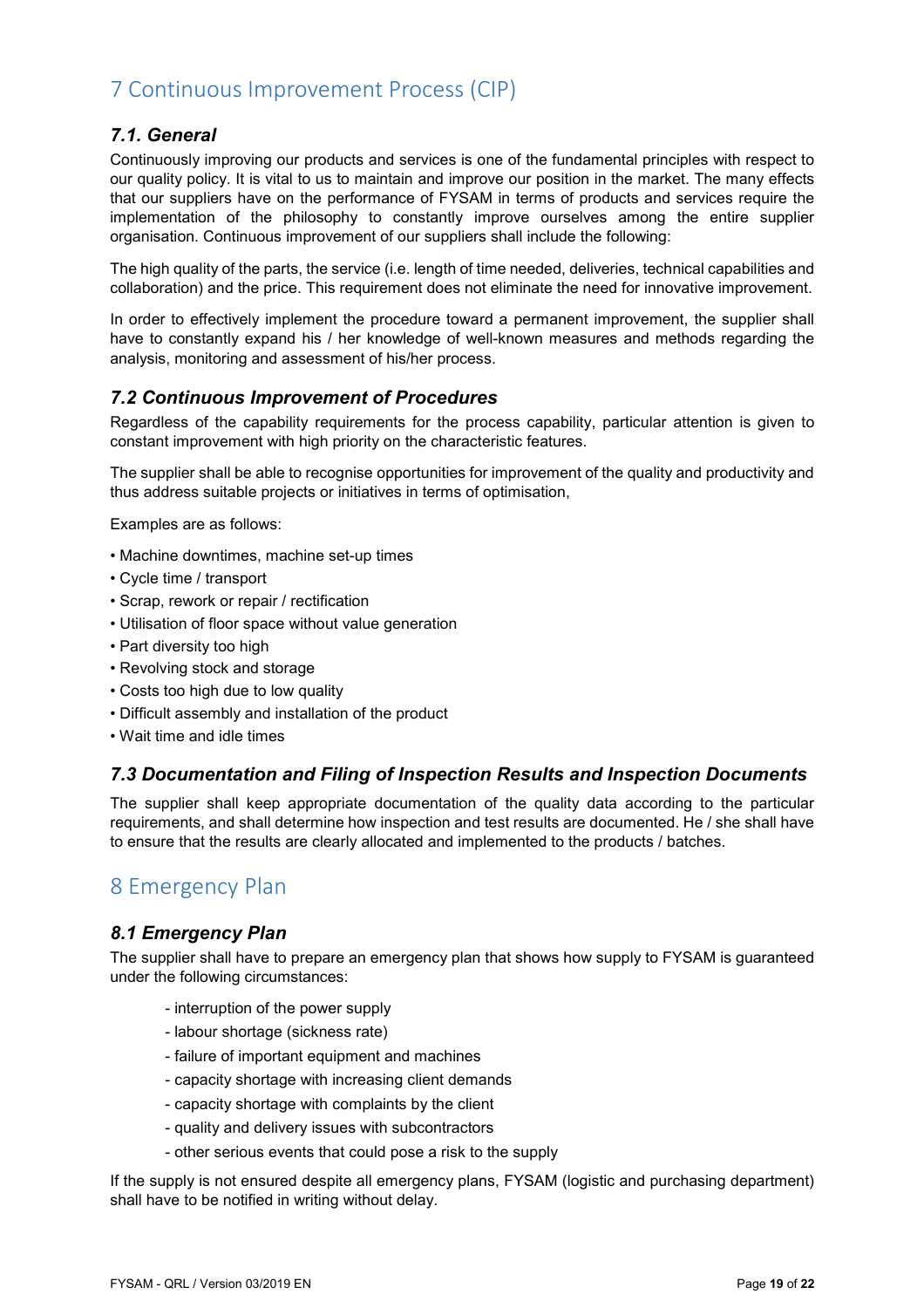# 9. Requirements Regarding the Supplier's Environmental and Energy Management

#### *9.1 Environmental Management*

Within the framework of our responsibility toward the environment, the supplier shall be required to establish and maintain an environmental management system according to DIN EN ISO 14001. An ISO 14001 certificate shall be included in the supplier evaluation. The request for environmentally relevant elements may be part of an audit by FYSAM.

Suppliers without a certificate according to DIN EN ISO 14 001 or EMAS regulations shall be required to:

- implement a documented environmental management system
- possess an environmental protection program
- be aware of and observe environmental laws and applicable regulations and provisions, be informed about upcoming changes and adjust to these accordingly.
- know and document their environmental aspects and impacts, assess the significant aspects and from these construe adequate improvement programs.
- carry out adequate training of the personnel regarding topics relevant to the environment
- consider environmental aspects during research and development, process planning and production.

#### *9.2 Energy Requirements*

In order to contribute towards the sustainably careful use of resources, energy efficiency constitutes an essential element of conserving resources. A systematic energy management system according to DIN EN ISO 50 001 is a powerful tool in continuously promoting energy efficiency within the company. Besides the achievable cost reductions, competitiveness shall be enhanced.

A certified energy management system also evaluates the concept of sustainability within the supply chain. Therefore, the supplier shall be required to pursue certification according to DIN EN ISO 50 001 and/or plan to implement measures to improve energy efficiency and consumption reduction.

### 10 REACH Requirements

#### *10.1 Registration, Evaluation and Authorisation of Chemicals*

REACH stands for Registration, Evaluation, Authorization of Chemicals. It is an EU chemicals regulation aiming to centralise and simplify chemicals legislation throughout Europe. REACH came into force on 1 June 2007.

REACH stipulates that only those chemical substances may enter the market which have been registered successfully.

All suppliers of chemical substances to FYSAM shall undertake to exclusively deliver registered substances and/or to disclose potential hazards as SVHC substances (substances of very high concern).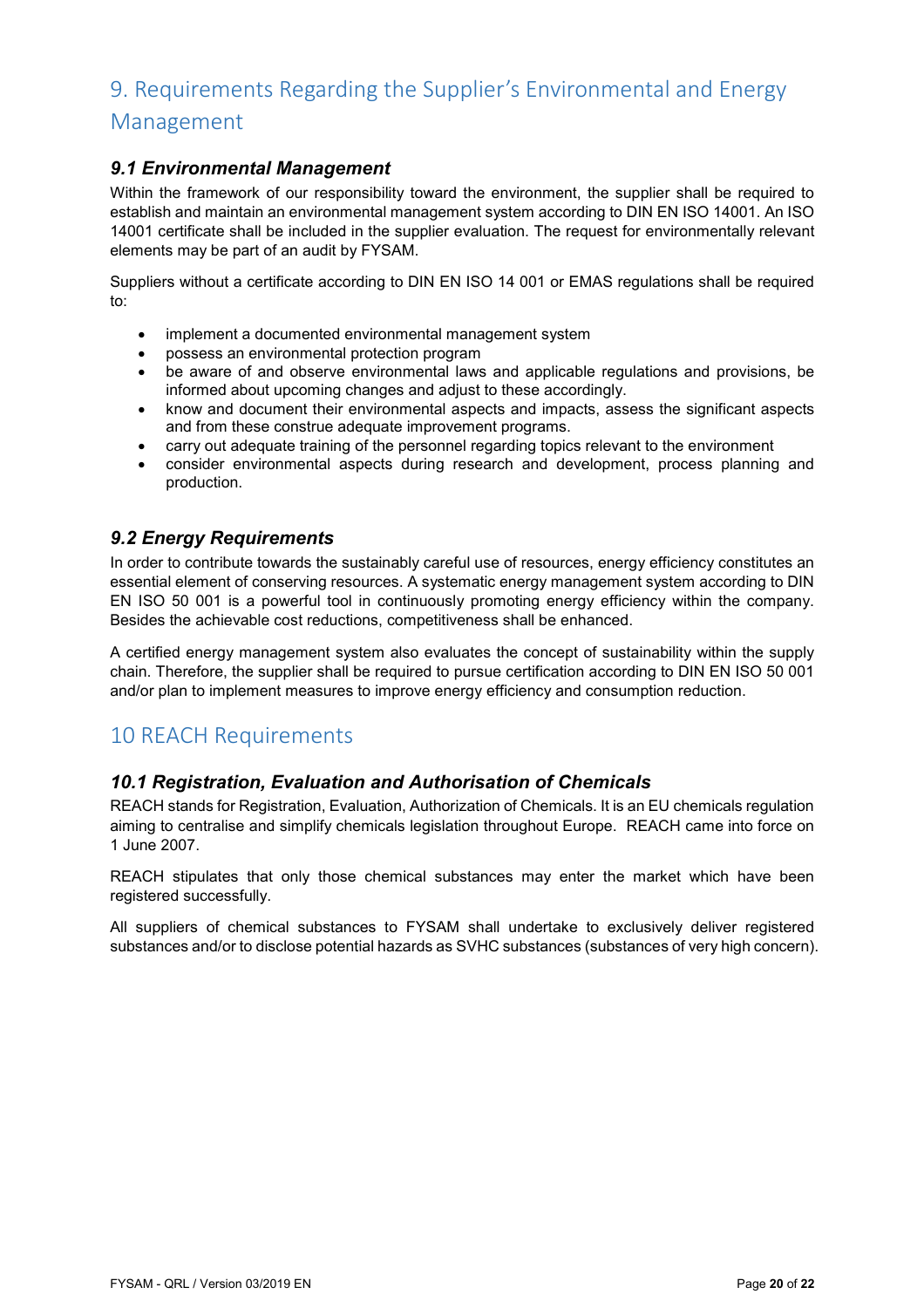# 12. Annex Bibliography

- VDA volume 1 Quality Management in the Automotive Industry Furnishing evidence - Guidelines for documenting and archiving quality requirements and quality records German Association of the Automotive Industry e.V. (VDA)
- VDA volume 2 Quality Management in the Automotive Industry Quality assurance of deliveries - production processes and product approval (PPA) German Association of the Automotive Industry e.V. (VDA)
- VDA volume 4 Quality assurance in the process landscape German Association of the Automotive Industry e.V. (VDA)
- VDA volume 5 Capability of inspection processes
- VDA volume 6.3 Quality management in the automotive industry - process audit German Association of the Automotive Industry e.V. (VDA)
- VDA volume maturity validation of new parts Blue/Yellow – print German Association of the Automotive Industry e.V. (VDA)
- IATF 16 949 Beuth Verlag
- DIN EN ISO 9001 Beuth Verlag
- DIN EN ISO 14 001 Environmental Management Systems Beuth Verlag
- DIN EN ISO 50 001 Energy Management Systems Beuth Verlag
- DIN 55 350 Part 15 Terms regarding quality assurance and statistics - Terms regarding samples Beuth Verlag
- Production part approval procedure (ISIR) AIAG
- Advance product quality planning and control plan (APQP) AIAG
- Measuring systems analysis (MSA) AIAG
- Statistical process control (SPC) AIAG